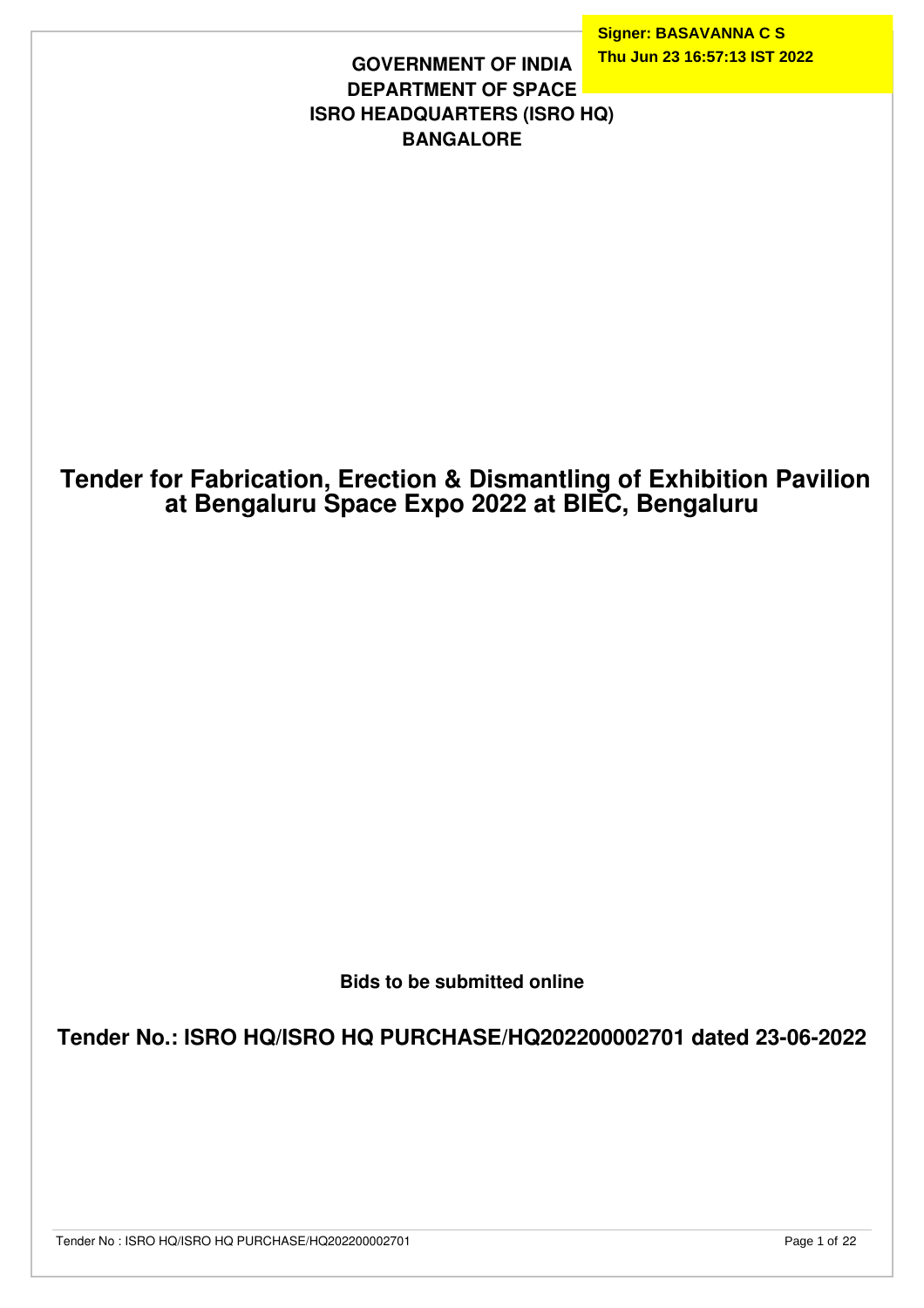# **A. Tender Details**

| Tender No: | ISRO HQ/ISRO HQ PURCHASE/HQ202200002701 |
|------------|-----------------------------------------|
|------------|-----------------------------------------|

Tender Date : **23-06-2022**

Tender Classification: **SERVICES**

Purchase Entity : **ISRO HQ PURCHASE** 

Centre : **ISRO HEADQUARTERS (ISRO HQ)**

# **Fabrication, Erection & Dismantling of Exhibition Pavilion at Bengaluru Space Expo 2022 at BIEC, Bengaluru**

Fabrication, Erection & Dismantling of Exhibition Pavilion at Bengaluru Space Expo 2022 at BIEC, Bengaluru

# **A.1 Tender Schedule**

| <b>Bid Submission Start Date:</b>  | 23-06-2022 17:00 |
|------------------------------------|------------------|
| <b>Bid Clarification Due Date:</b> | 27-06-2022 16:00 |
| Bid Submission Due Date:           | 06-07-2022 15:00 |
| Bid Opening Date:                  | 06-07-2022 15:01 |
| Price Bid Opening Date:            | 11-07-2022 15:00 |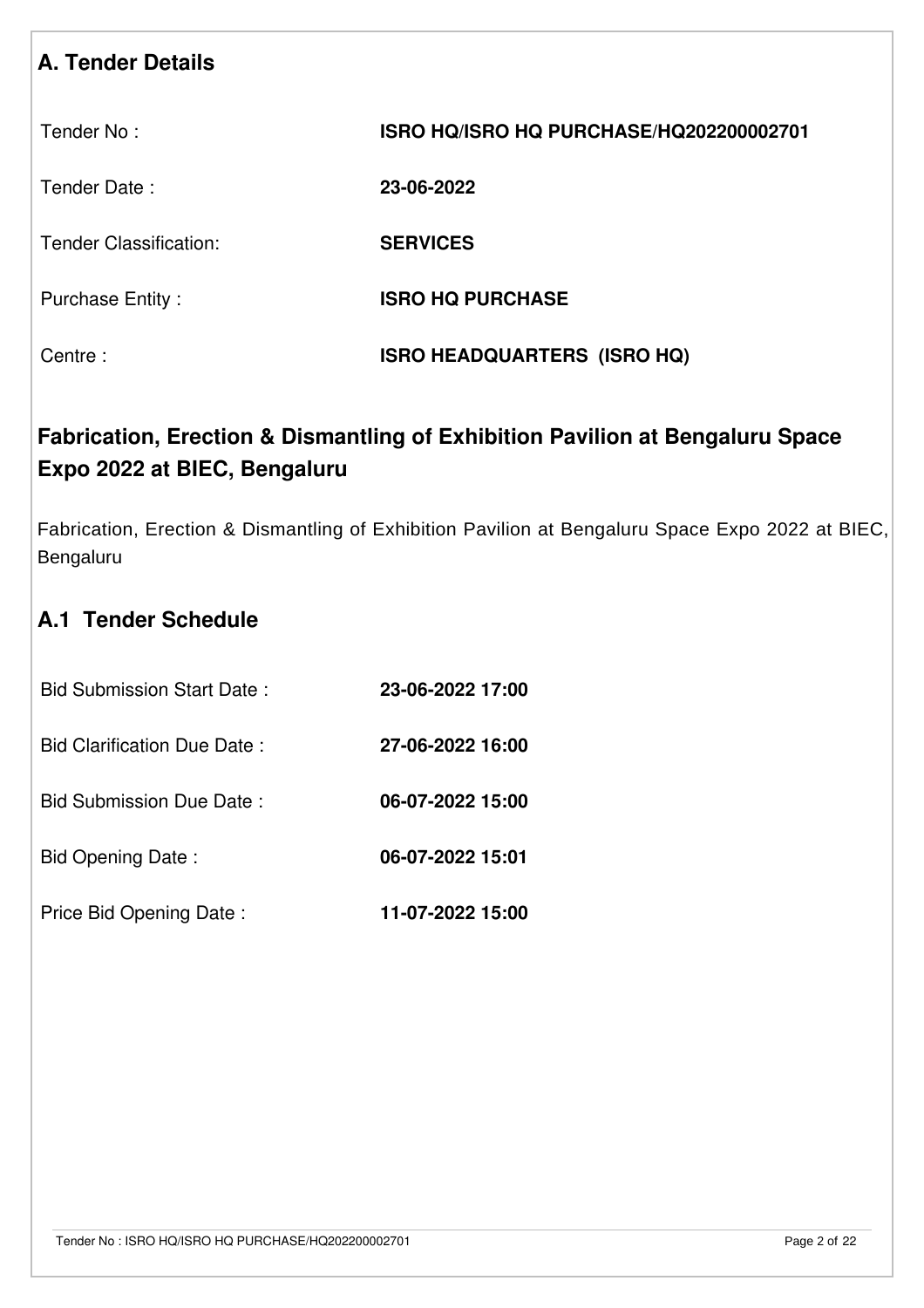# **B. Tender Attachments**

NA

# **Instructions To Vendors**

#### **1. Two Part Instructions**

1. Technical Bids will be opened at the scheduled due date & time. No further intimation will be sent in this regard. The schedule for price bid opening shown is only indicative. Price bids will only be opened in the case of parties who have been techno-commercially accepted, the details of which will be communicated at a later stage.

2. Tenderers are advised NOT TO UPLOAD any documents revealing the price of the main equipment, accessories, spares or AMC. They are however, requested to upload UNPRICED BIDS (i.e. Price details masked) showing appropriate break-up of components of main equipment, individual accessories and spares as desired.

3. This is a TWO-PART tender i.e. Techno-Commercial Bid (Part-I) and Price Bid (Part-II) shall be submitted separately. All technical and commercial terms and conditions shall be furnished in the Techno-Commercial Bid while price shall be indicated only in the Price Bid. Uploading price details anywhere else other than the price-bid shall lead to unconditional rejection of the tender. Pleasemake note of the same

## **2. Tender terms & conditions -Form B**

1. General Terms

2. ISROHQ invites offers through e-tender portal https://eproc.isro.gov.in for the supply of following items.

3. Only online tenders will be accepted. No manual/Postal/e-mail/Fax Offers will be entertained.

4. No Tender Fees Applicable.

5. Taxes and/or other duties/levies legally leviable and intended to be claimed should be distinctly shown separately in the bid.

6. As a Government of India Department, this office is exempted from payment of Octroi and similar local levies. Tenderers shall ensure that necessary Exemption Certificates are obtained by them from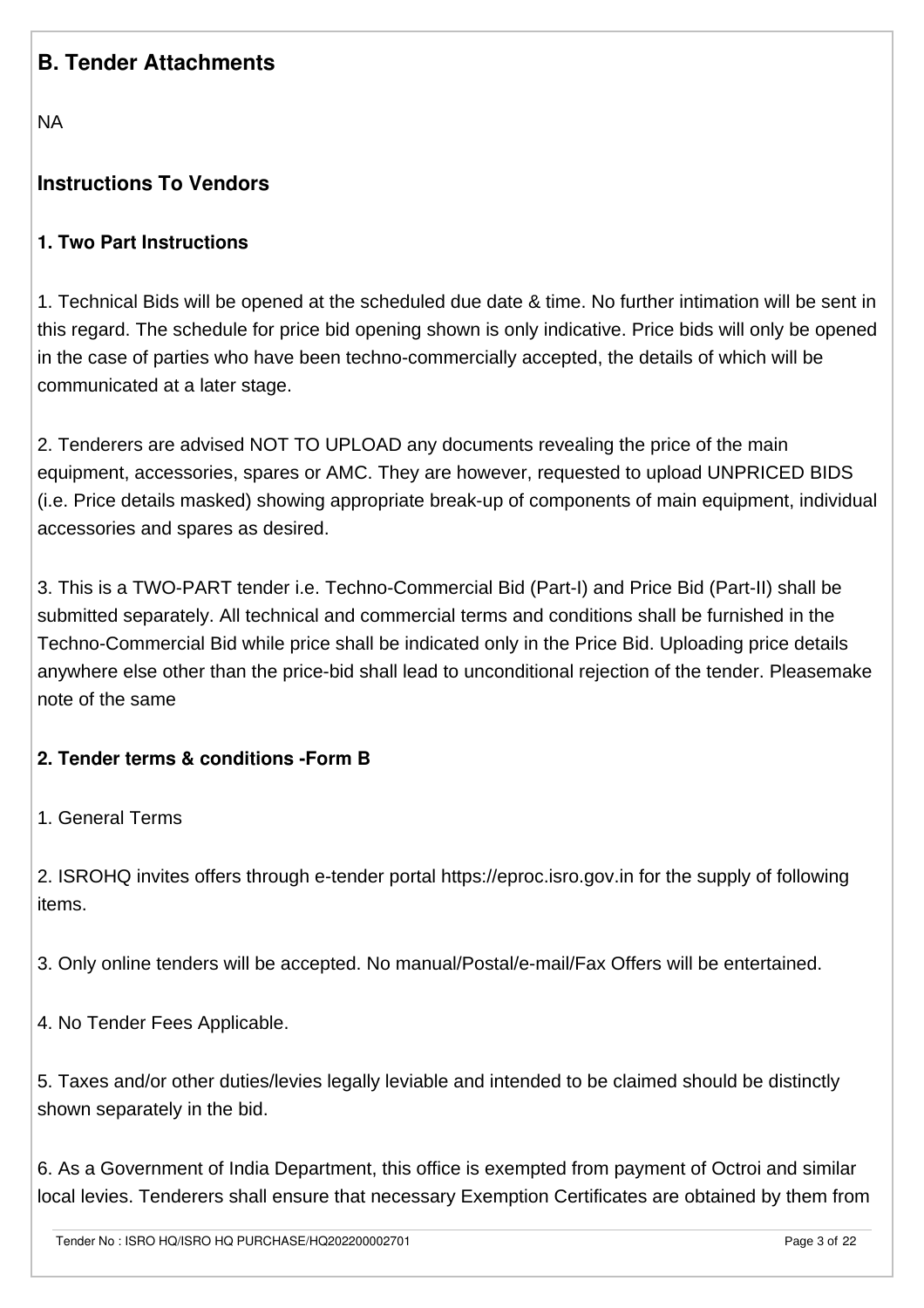the Purchase Officer concerned to avoid any payment of such levies.

7. Your quotation should be valid for 90 days from the date of opening of the tender.

8. Prices are required to be quoted according to the units indicated in tender. When quotations are given in terms of units other than those specified in the tender form, relationship between the two sets of units must be furnished.

9. Preference will be given to those tenders offering supplies from ready stocks and on the basis of FOR destination/delivery at site.

10. All available technical literature, catalogues and other data in support of the specifications and details of the items should be furnished along with the offer.

11. Samples, if called for, should be submitted free of all charges by the tenderer and the Purchaser shall not be responsible for any loss or damage thereof due to any reason whatsoever. In the event of non acceptance of tender, the tenderer will have to remove the samples at his own expense.

12. Approximate net and gross weight of the items offered shall be indicated in your offer. If dimensional details are available the same should also be indicated in your offer.

13. Specifications: Stores offered should strictly confirm to our specifications. Deviations, if any, should be clearly indicated by the tenderer in his quotation. The tenderer should also indicate the Make/Type number of the stores offered and provide catalogues, technical literature and samples, wherever necessary, along with the quotations. Test Certificates, wherever necessary, should be forwarded along with supplies. Wherever options have been called for in our specifications, the tenderer should address all such options. Wherever specifically mentioned by us, the tenderer could suggest changes to specifications with appropriate response for the same.

14. The purchaser shall be under no obligation to accept the lowest or any tender and reserves the right of acceptance of the whole or any part of the tender or portions of the quantity offered and the tenderers shall supply the same at the rates quoted.

15. All amounts shall be indicated both in words as well as in figures. Where there is difference between amount quoted in words and figures, amount quoted in words shall prevail.

16. The tenderer should supply along with his tender, the name of his bankers as well as the latest Income-Tax clearance certificate duly countersigned by the Income-Tax Officer of the Circle concerned under the seal of his office, if required by the Purchaser.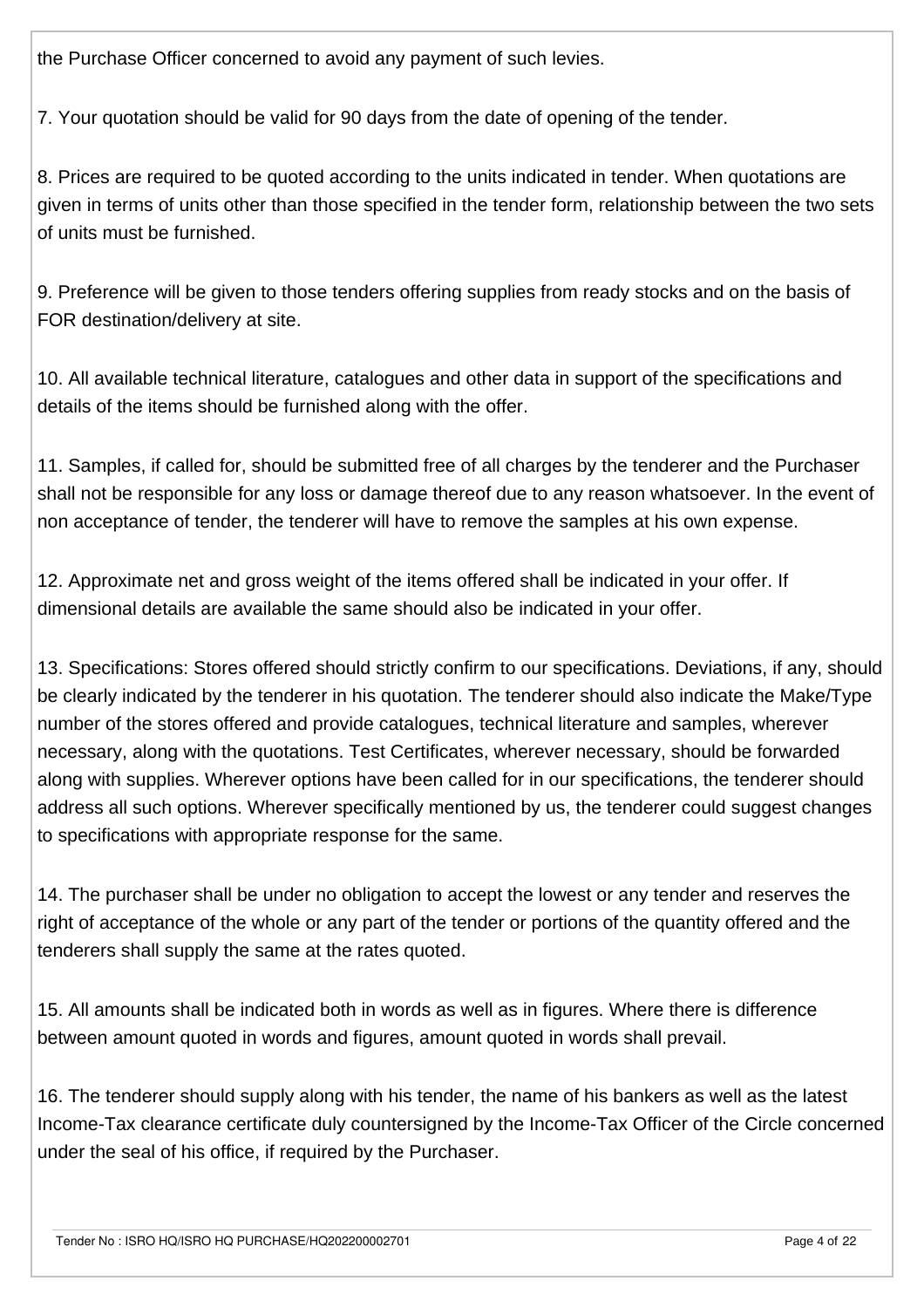17. The Purchaser reserves the right to place order on the successful tenderer for additional quantity up to 25% of the quantity offered by them at the rates quoted.

18. The authority of the person signing the tender, if called for, should be produced.

19. Strict Compliance to our Commercial Terms and Conditions will have to be followed by the Vendor(s) or otherwise, your offer will be rejected.

20. Please peruse Tender Conditions properly while submitting the Quotation.

21. TERMS & CONDITIONS OF TENDER

22. The term Purchaser shall mean the President of India or his successors or assigns.

23. The term Contractor shall mean, the person, firm or company with whom or with which the order for the supply of stores is placed and shall be deemed to include the Contractor's successors, representative, heirs, executors and administrators unless excluded by the Contract.

24. The term Stores shall mean what the Contractor agrees to supply under the Contract as specified in the Purchase Order including erection of plants & machinery and subsequent testing, should such a condition is included in the Purchase Order.

25. The term Purchase Order shall mean the communication signed on behalf of the Purchaser by an Officer duly authorised intimating the acceptance on behalf of the Purchaser on the terms and conditions mentioned or referred to in the said communication accepting the tender or offer of the Contractor for supply of stores or plant, machinery or equipment or part thereof.

26. If, in the opinion of the purchaser, all or any of the stores do not meet the performance or quality requirements specified in the Purchase Order, they may be either rejected or accepted at a price to be fixed by the purchaser and his decision as to rejection and the prices to be fixed shall be final and binding on the Contractor.

27. GST: Government of India has implemented Goods and Service Tax (GST) w.e.f. 01.07.2017. The Tenderer(s) should mandatority posses a valid GSTIN along with GST Registration Certificate. Please send duly self attested certificate of GST Registration along with offer(s), in the absence of which, your offer(s) will be invalid and shall not be considered.as per notification No:45/2017 Central tax(Rate) dtd 14/11/2017 and notification No:47/2017 dtd 14/11/2017 integrated Tax (Rate) , Concessional GST at the rate of 5 per cent is applicable.

28. TDS at the rate of 2 per cent on GST shall be effected from Bill on supply of Goods or Services.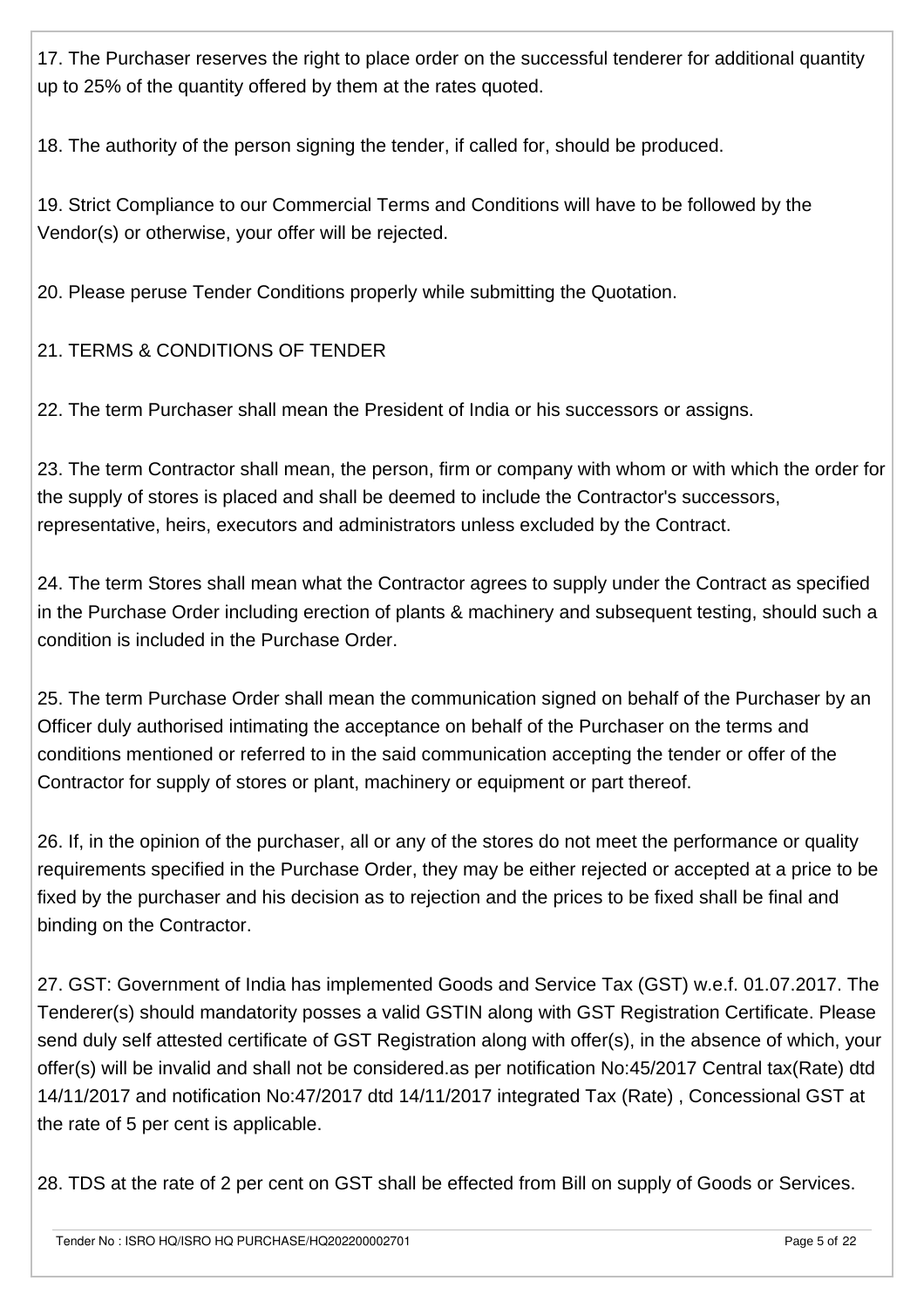29. GST/or Other Duties/Levies where leviable and intended to be claimed should be distinctly shown separately in the Tender.

30. For the Procurement/providing of Services, the Tenderer[s] are requested to quote the correct percentage of GST.

31. Micro and Small Enterprises [MSEs]:

32. In order to avail the benefits extended by Government of India to the Micro and Small Enterprises [MSEs] in respect of Goods and Services as per provision of the policy, MSEs registered with District Industries Centre [DIC] or Khadi and Village Industries Commission [KVIC] or Khadi and Village Industries Board [KVIB] or Coir Board or National Small Industries Commission [NSIC] or Directorate of Handicrafts and Handlooms or Udyog Registeration Portal, or any other Body specified by Ministry of MSME have to submit a copy of Valid Certificate with self-attestation along with the Technocommercial bid. No Certificate claiming exemption will be entertained after Tender

33. MSEs are entitled for [i] issue of Tender documents Free of Cost [ii] Exemption of Earnest Money Deposit [EMD]. However, Performance Security is mandatory for Goods and Services.

34. If the Tenderer[s] is/are SC/ST/Woman entrepreneur owned MSEs, specific mention for the same should be there in the valid certificate submitted by the tenderer.

35. Tenderers claiming MSME benefit shall furnish copy of UAM No. as uploaded on CPP portal to avail benefit.

36. Tenderers claiming MSME benefit shall furnish copy of UR No. as uploaded on CPP portal to avail benefit.

37. The document solicited from Tenderer should be submitted online. Document has to be submitted in PDF file(s) and attached online.

38. The Tenderers are requested to submit the Bids online at least two days prior to closing date to avoid last minute computer network related problems. Request for the extension of the due date will not be considered.

39. Once the offer is submitted through online mode by the Tenderer, he will not be able to provide/submit a revised offer or make any alteration or change to the offer or any terms contained therein.

40. Public Tender documents will also be uploaded on the ISRO website i.e. www.isro.gov.in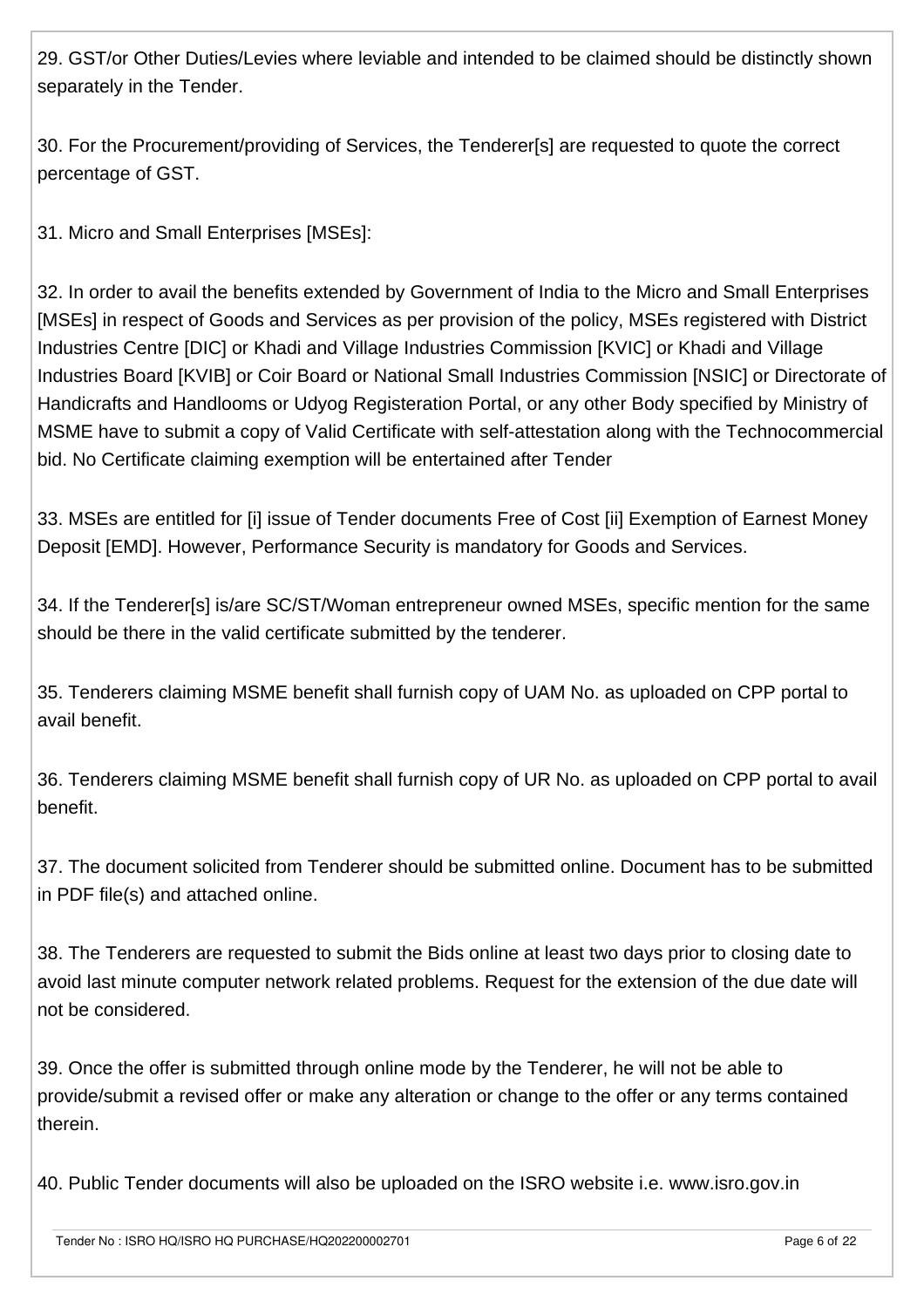Interested Tenderers may download the tender documents from website and submit their offers as per details mentioned in the Tender Notification.

41. Bid Securing Declaration: The Tenderers/Bidder have to sign a Bid Securing Declaration accepting that if the Tenderer[s] withdraw or modify their Bids during the period of validity, or if they are awarded the Contract and they fail to sign the Contract, or fail to submit a Security Deposit & Performance Bank Guarantee before the deadline stipulated in the request for Bid Documents, they will be suspended for the period of 2 years and such Tenderer[s] will not be eligible to submit Bids for Contracts with the entity that invited the Bids.

42. Quote should be submitted in Single Part/Two Parts as specified in the Tender Enquiry.

43. All the Tenderers should regularly browse/check the e-mail/s being sent to them from eprocurement portal for initiating appropriate action or for any updates on the Tender.

44. The Tenderer should submit along with his tender the Name of his Bankers, Account Number etc.,mandatorily to ISROHQ.

45. Tenderers shall quote Prices in Indian Rupees Only for Indigenous Stores in the Price Template.

46. Tenderers shall submit quotations Through Online Only. The Tender shall be complete in respect of all technical specifications, instructions, drawings, pamphlets and catalogues, as per the tender document. Failure to furnish all information as per the requirements of the tender document and submission of bid not substantially responsive to the tender document shall render the tender liable for rejection. Any/All Bids by way of Fax/E-mail shall not be accepted.

47. All the bids in prescribed form enclosed with tender documents must be submitted before the time and date fixed for the receipt of offers as set forth in the tender document. ISROHQ will not be responsible for non-receipt of tender[s]/offer[s] due to any loss of tender documents and it shall be the sole responsibility of the Tenderer to ensure uploading of the tender[s]/offer[s] within the time fixed and ISROHQ will not be responsible for non-submission of tender(s)/offer(s) within the stipulated date and time due to any software issues or Network issues or Server down. Tenderer(s) shall submit their bid(s) well in advance to overcome last minute glitches. ISROHQ reserves the right to accept or reject any of the tender in full or part without assigning any reasons thereof. Offers received after stipulated time and date will be rejected.

48. If the tender opening date happens to be on an unidentified Holiday due to any reason, including Force Majeure, tender(s) shall be opened on the next working day.

49. PRICES: Tender offering firm prices will be preferred. Where a price variation clause is insisted upon by a tenderer, quotation with a reasonable ceiling should be submitted. Such offers should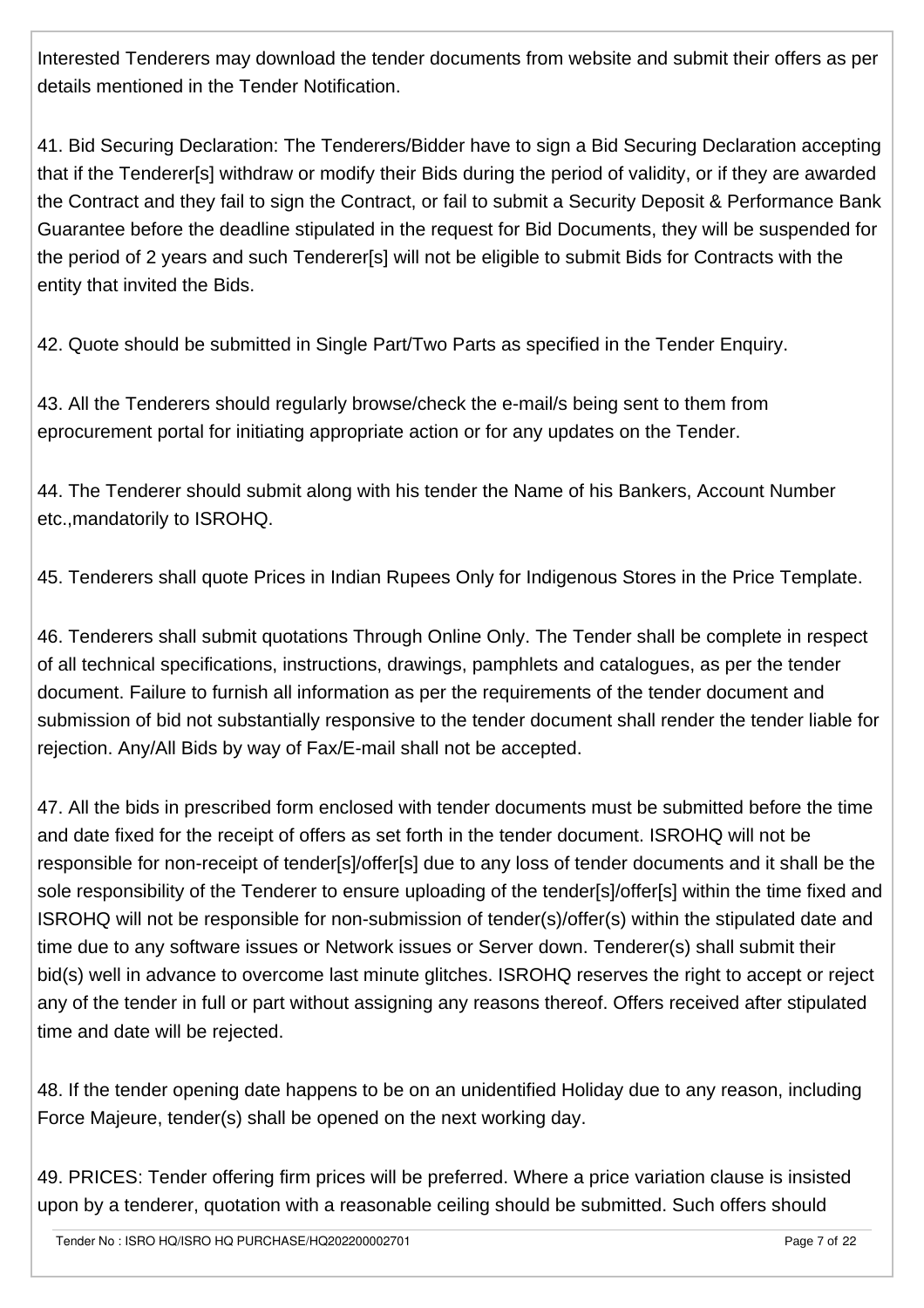invariably be supported by the base price taken into account at the time of tendering and also the formula for any such variation/s.

# 50. SECURITY DEPOSIT:

On acceptance of the tender, the Contractor shall, at the option of the Purchaser and within the period specified by him, deposit with him, in cash or in any other form as the Purchaser may determine, security deposit not exceeding 3% of the value of the Contract as the Purchaser shall specify. If the Contractor is called upon by the Purchaser to deposit, Security and the Contractor fails to provide the security within the period specified, such failure shall constitute a breach of the Contract, and the Purchaser shall be entitled to make other arrangements for the re-purchase of the stores Contracted at the risk of the Contractor clause hereof and/or to recover from the Contractor, damages arising from such cancellation.

## 51. GUARANTEE & REPLACEMENT:

52. The Contractor shall guarantee that the stores supplied shall comply fully with the specifications laid down, for material, workmanship and performance.

53. For a period of twelve months after the acceptance of the stores, if any defects are discovered therein or any defects therein found to have developed under proper use, arising from faulty stores design or workmanship, the Contractor shall remedy such defects at his own cost provided he is called upon to do so within a period of 14 months from the date of acceptance thereof by the purchaser who shall state in writing in what respect the stores or any part thereof are faulty.

54. If, in the opinion of the purchaser, it becomes necessary to replace or renew any defective stores such replacement or renewal shall be made by the Contractor free of all costs to the purchaser, provided the notice informing the Contractor of the defect is given by the purchaser in this regard within the said period of 14 months from the date of acceptance thereof.

55. Should the Contractor fail to rectify the defects, the purchaser shall have the right to reject or repair or replace at the cost of the Contractor the whole or any portion of the defective stores.

56. The decision of the purchaser notwithstanding any prior approval or acceptance or inspection thereof on behalf of the purchaser, as to whether or not the stores supplied by the Contractor are defective or any defect has developed within the said period of 12 months or as to whether the nature of the defects requires renewal or replacement, shall be final, conclusive and binding on the Contractor.

57. To fulfil guarantee conditions outlined above, the Contractor shall, at the option of the purchaser, furnish a Bank Guarantee (as prescribed by the purchaser) from a Bank approved by the purchaser for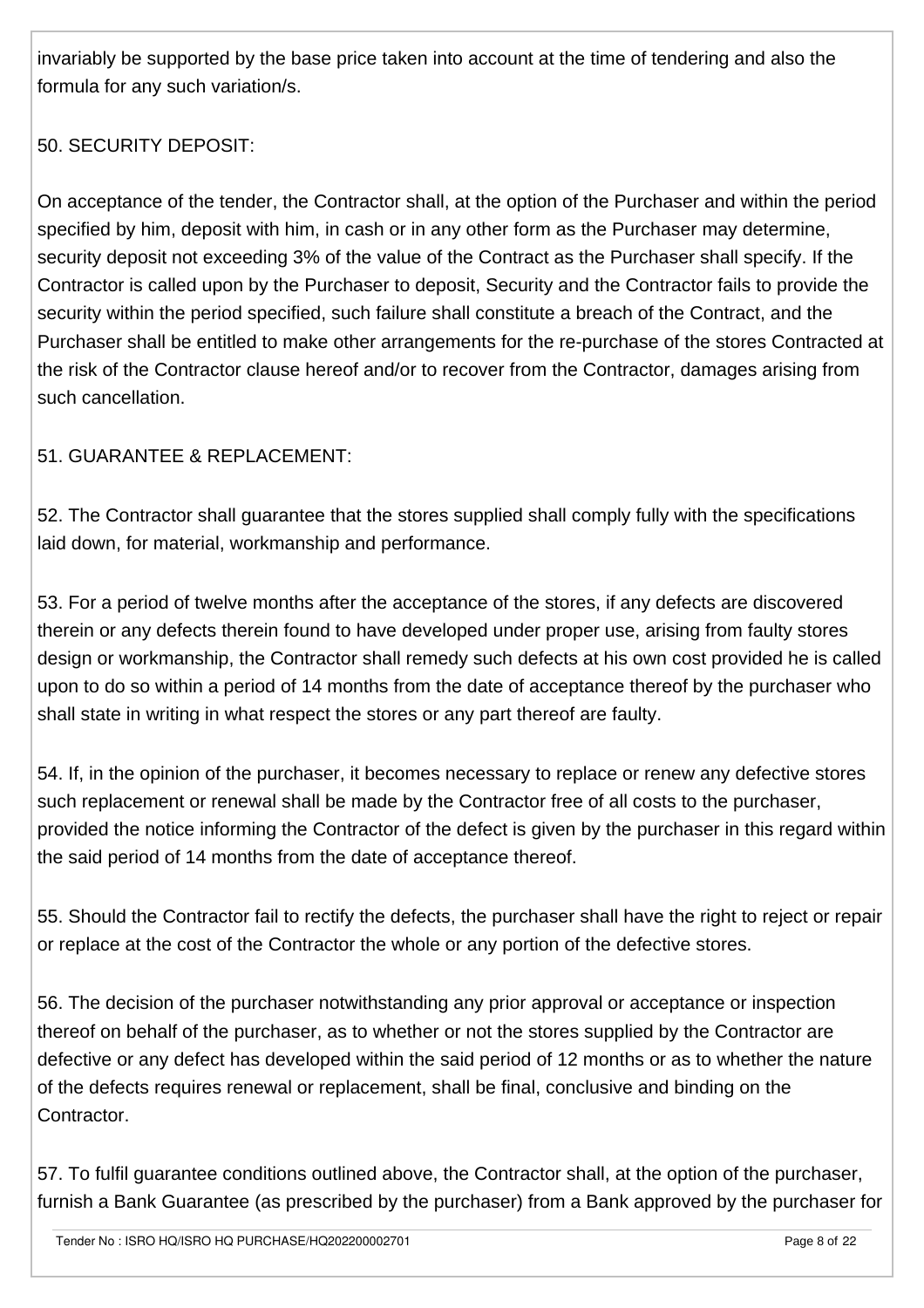an amount equivalent to 3% of the value of the Contract along with first shipment documents. On the performance and completion of the Contract in all respects, the Bank Guarantee will be returned to the Contractor without any interest.

58. All the replacement stores shall also be guaranteed for a period of 12 months from the date of arrival of the stores at purchaser's site.

59. Even while the 12 months guarantee applies to all stores, in case where a greater period is called for by our specifications then such a specification shall apply in such cases the period of 14 months referred to in clause above shall be the asked for guarantee period plus two months.

#### 60. PACKING FORWARDING & INSURANCE:

The Contractor will be held responsible for the stores being sufficiently and properly packed for transport by rail, road, sea or air to withstand transit hazards and ensure safe arrival at the destination. The packing and marking of packages shall be done by and at the expense of the Contractor. The purchaser will not pay separately for transit insurance, all risks in transit being exclusively of the Contractor and the Purchaser shall pay only for such stores as are actually received in good condition in accordance with the Contract.

#### 61. DESPATCH:

The Contractor is responsible for obtaining a clear receipt from the Transport Authorities specifying the goods despatched. The consignment should be despatched with clear Railway Receipt/Lorry Receipt. If sent in any other mode, it shall be at the risk of the Contractor. Purchaser will take no responsibility for short deliveries or wrong supply of goods when the same are booked on 'said to contain' basis. Purchaser shall pay for only such stores as are actually received by them in accordance with the Contract.

#### 62. TEST CERTIFICATE:

Wherever required, test certificates should be sent along with the despatch documents.

#### 63. ACCEPTANCE OF STORES:

64. The stores shall be tendered by the Contractor for inspection at such places as may be specified by the purchaser at the Contractor's own risk, expense and cost.

65. It is expressly agreed that the acceptance of the stores Contracted for, is subject to final approval by the purchaser, whose decision shall be final.

66. If, in the opinion of the purchaser, all or any of the stores do not meet the performance or quality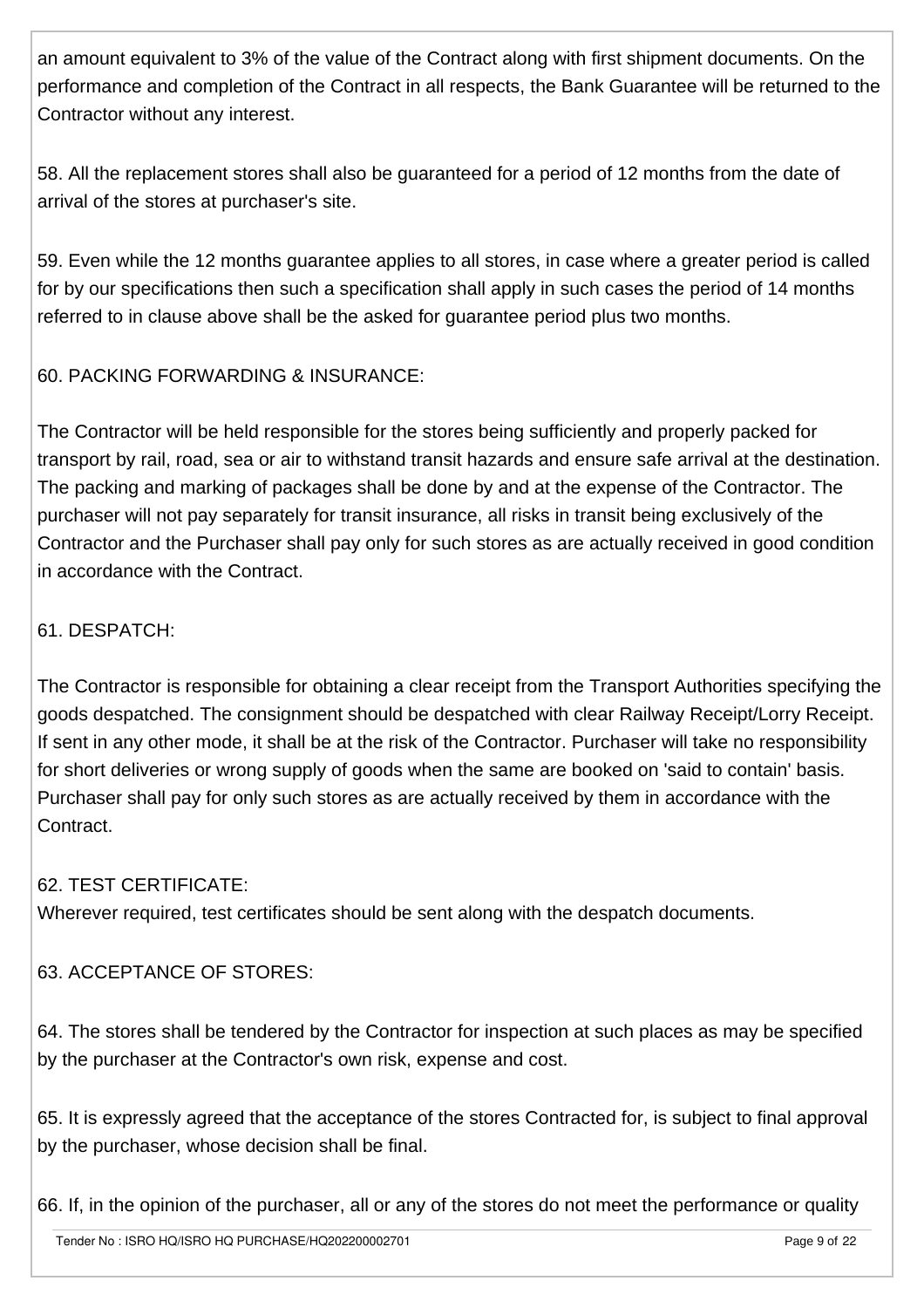requirements specified in the Purchase Order, they may be either rejected or accepted at a price to be fixed by the purchaser and his decision as to rejection and the prices to be fixed shall be final and binding on the Contractor.

67. If the whole or any part of the stores supplied are rejected in accordance with Clause above, the purchaser shall be at liberty, with or without notice to the Contractor, to purchase in the open market at the expense of the Contractor stores meeting the necessary performance and quality Contracted for in place of those rejected, provided that either the purchase, or the agreement to purchase, from another supplier is made within six months from the date of rejection of the stores as aforesaid.

## 68. REJECTED STORES:

Rejected stores will remain at destination at the Contractor's risk and responsibility. If instructions for their disposal are not received from the Contractor within a period of 14 days from the date of receipt of the advice of rejection, the purchaser or his representative has, at his discretion, the right to scrap or sell or consign the rejected stores to Contractor's address at the Contractor's entire risk and expense, freight being payable by the Contractor at actuals.

#### 69. DELIVERY:

The time for and the date of delivery of the stores stipulated in the Purchase Order shall be deemed to be the essence of the Contract and delivery must be completed on or before the specified dates.

(b) Should the Contractor fail to deliver the stores or any consignment thereof within the period prescribed for such delivery, the purchaser shall be entitled at his option either

(i) to recover from the Contractor as agreed liquidated damages and not by way of penalty, a sum of 0.5% per week of the price of any stores which the Contractor has failed to deliver as aforesaid or during which the delivery of such store may be in arrears subject to a minimum of 10%, or

(II) to purchase from elsewhere, without notice to the Contractor on the account and at the risk of the Contractor, the stores not delivered or others of a similar description (where others exactly complying with the particulars, are not, in the opinion of the purchaser, readily procurable, such opinion being final) without cancelling the Contract in respect of the consignment (s) not yet due for delivery, or

(iii) to cancel the Contract or a portion thereof and if so desired to purchase or authorise the purchase of stores not so delivered or others of a similar description (where others exactly if complying with the particulars are not, in the opinion of the purchaser, readily procurable, such opinion final) at the risk and cost of the Contractor. In the event of action being taken as indicated above, the Contractor shall be liable for any loss which the purchaser may sustain on that account, provided that the re-purchase or if there is an agreement to repurchase then such agreement is made within six months from the date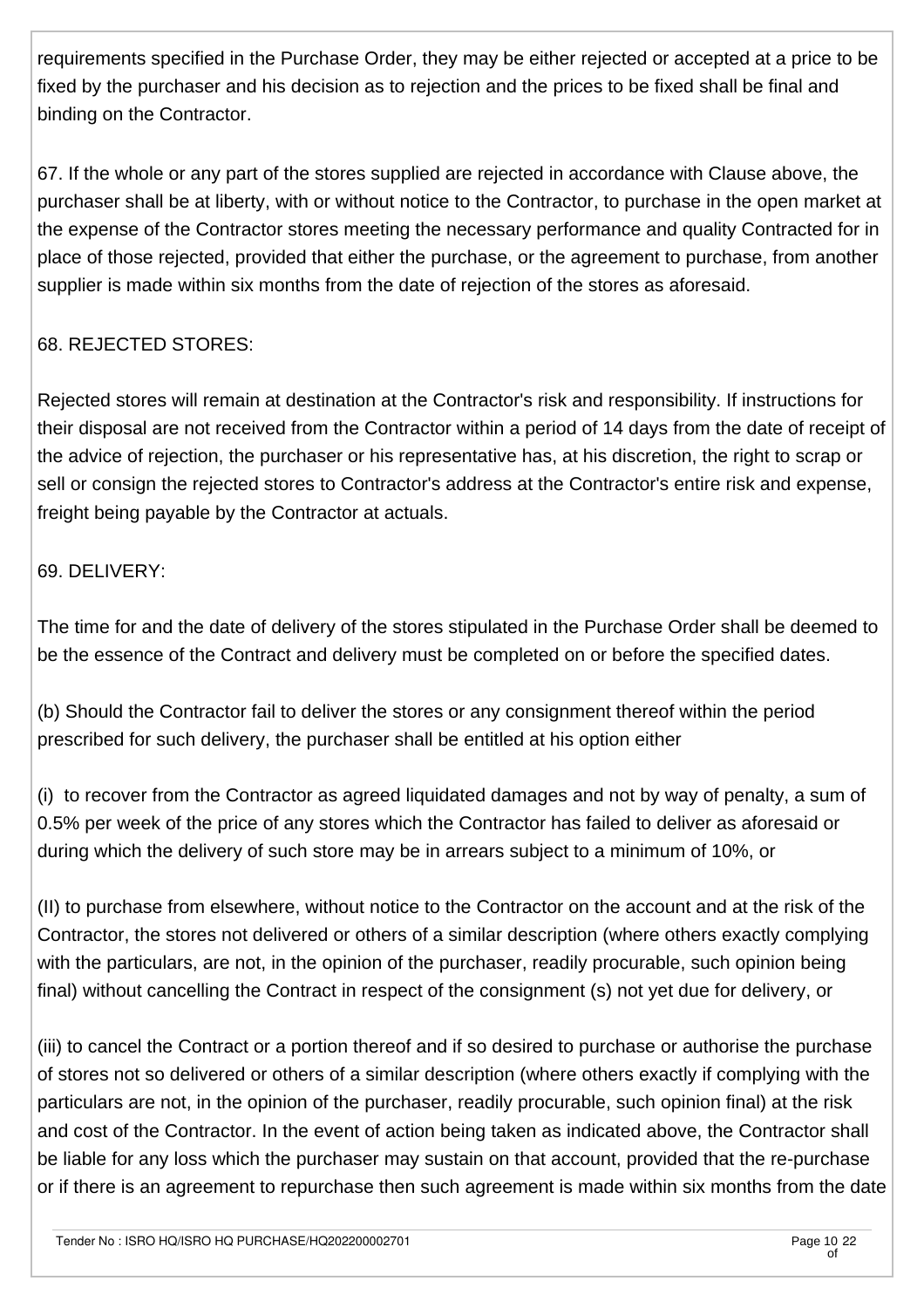of such failure. But the Contractor shall not be entitled to any gain on such re-purchase made against default. The manner and method of such re-purchase shall be at the discretion of the purchaser, whose decision shall be final. It shall not be necessary for the purchaser to serve a notice of such repurchase on the defaulting Contractor. This right shall be without prejudice to the right of the purchaser to recover damages for breach of Contract by the Contractor.

## 70. EXTENSION OF TIME:

As soon as it is apparent that the Contract dates cannot be adhered to, an application shall be sent by the Contractor to the purchaser. If failure, on the part of the Contractor, to deliver the stores in proper time shall have arisen from any cause which the purchaser may admit as reasonable ground for an extension of the time(and his decision shall be final) he may allow such additional time as he considers it to be justified by circumstances, of the case without prejudice to the purchaser's right to recover liquidated damages under clause above thereof.

# 71. ERECTION OF PLANT & MACHINERY:

Wherever erection of a plant or machinery is the responsibility of the Contractor as per the terms of the Contract and in case the Contractor fails to carry out the erection as and when called upon to do so within the period specified by the purchaser, the purchaser shall have the right to get the erection done through any source of his choice. In such an event, the Contractor shall be liable to bear any additional expenditure that the purchaser is liable to incur towards erection. The Contractor shall, however, not be entitled to any gain due to such an action by the purchaser.

## 72. PAYMENT:

Contractor's bill will be passed for payment only after the stores have been received, inspected and accepted by the Purchaser.

## 73. MODE OF PAYMENT:

Normally payment will be made for the accepted stores within 30 days from the date of receipt of the materials.

## 74. RECOVERY OF SUM DUE:

Whenever any claim for the payment of, whether liquidated or not, money arising out of or under this Contract against the Contractor, the purchaser shall be entitled to recover such sum by appropriating in part or whole, the security depositedby the Contractor, if a security is taken against the Contract. In the event of the security being insufficient or if no security has been taken from the Contractor, then the balance or the total sum recoverable as the case may be, shall be deducted from any sum then due or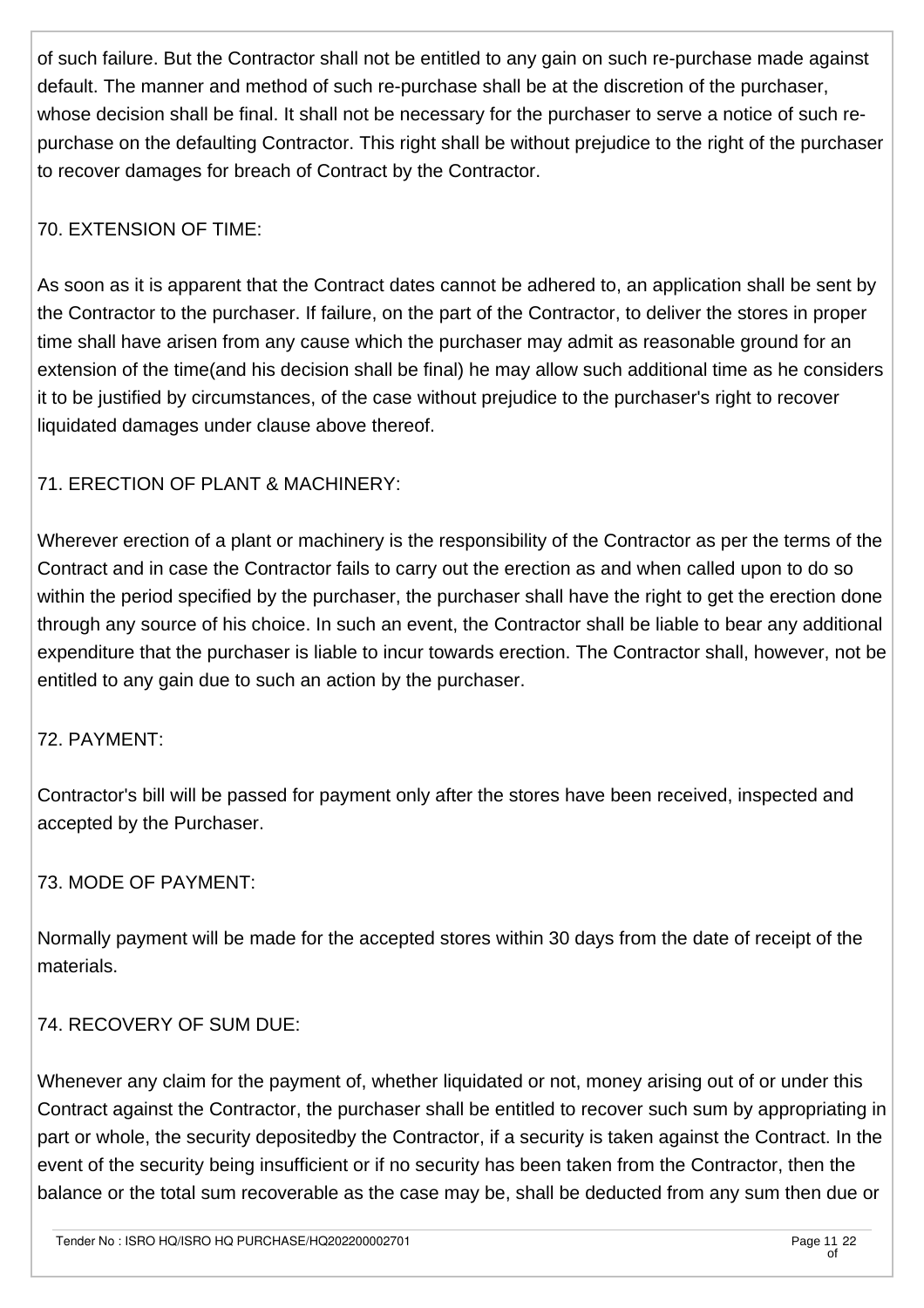which at any time thereafter may become due to the Contractor under this or any other Contract with the purchaser. Should this sum be not sufficient to cover the full amount recoverable, the Contractor shall pay to the purchaser on demand the remaining balance due. Similarly, if the purchaser has or makes any claim, whether liquidated or not, against the Contractor under any other Contract with the purchaser, the payment of all moneys payable under the Contract to the Contractor including the security deposit shall be withheld till such claims of the purchaser are finally adjudicated upon and paid by the Contractor.

#### 75. INDEMNITY:

The Contractor shall warrant and be deemed to have warranted that all stores supplied against this Contract are free and clean of infringement of any Patent, Copyright or Trademark, and shall at all times indemnify the purchaser against all claims which may be made in respect of the stores for infringement of any right protected by Patent Registration of design or Trade mark and shall take all risk of accidents or damage which may cause a failure of the supply from whatever cause arising and the entire responsibility for sufficiency of all means used by him for the fulfilment of the contact.

#### 76. ARBITRATION:

In the event of any dispute/s difference/s or claim/s arising out of or relating to the interpretation and application of the contract, such dispute/s or difference or claim/s shall be settled amicably by mutual consultations of the good offices of the respective parties and recognizing their mutual interests attempt to reach a solution satisfactory to both the parties. If such a resolution is not possible, within 30 days from the date of receipt of written notice of the existence of such dispute/s, then the unresolved dispute/s or difference/s or claim/s shall be referred to the sole arbitrator appointed by the parties by mutual consent in accordance with the rules and procedures of Arbitration and Conciliation Act 1996 as amended from time to time. The arbitration shall be conducted in Bengaluru in the Arbitration and Conciliation Centre-Bengaluru (Domestic and International) as per its rules and regulations. The expenses for the arbitration shall be shared equally or as may be determined by the arbitrator. The considered and written decision of the arbitrator shall be final and binding between the parties. The applicable language for Arbitration shall be The applicable language for Arbitration shall be English only.

Work under the contract shall be continued by the contractor during the pendency of arbitration proceedings, without prejudice to a final adjustment in accordance with the decision of the arbitrator unless otherwise directed in writing by the DEPARTMENT or unless the matter is such that works cannot be possibly continued until the decision (whether final or interim) of the Arbitrator is obtained.

#### 77. COUNTER TERMS AND CONDITION OF SUPPLIERS:

Where counter terms and conditions printed or cyclostyled conditions have been offered by the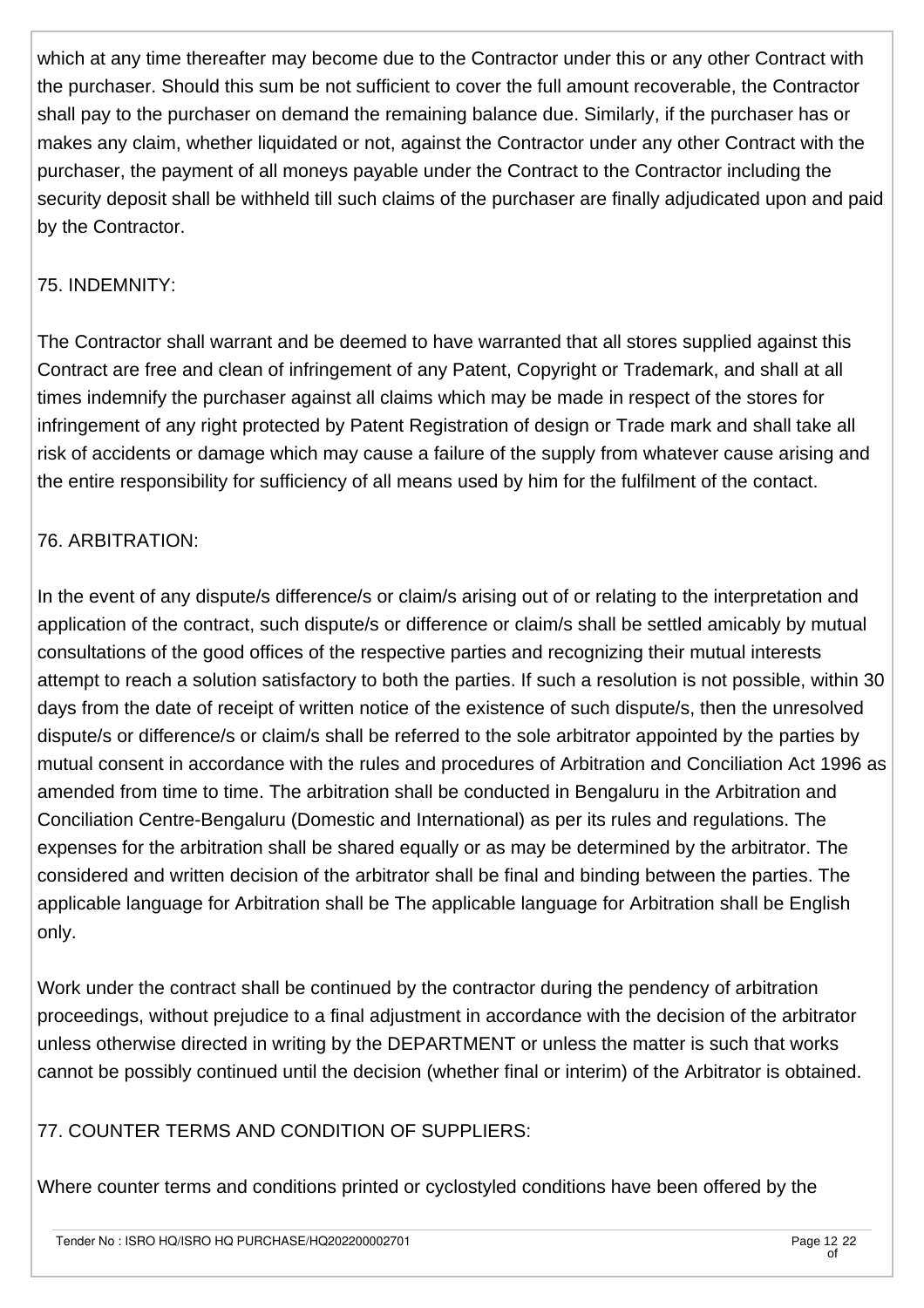supplier, the same shall not be deemed to have been accepted by the Purchaser, unless specific written acceptance thereof is obtained.

#### 78. SECURITY FOR PURCHASE OF MATERIALS:

Successful tenderer will have to furnish in the form of a bank guarantee or any other form as called for by the purchaser towards adequate security for the materials and properties provided by the Purchaser for the due execution of the Contract.

79. CONTRACTOR'S DEFAULT LIABILITY:

The purchaser may upon written notice of default to the Contractor terminate the Contract in whole or in part in circumstances detailed hereunder:

If in the judgement of the Purchaser the Contractor fails to make delivery of Stores within the time specified in the Contract/agreement or within the period for which extension has been granted by the Purchaser to the Contractor.

If in the judgement of the Purchaser the Contractor fails to comply with any of the other provisions of this Contract.

80. In the event the Purchaser terminates the Contract in whole or in part as provided in Clause above the In the event the Purchaser terminates the Contract in whole or in part as provided in Clause above the Purchaser reserves the right to Purchase, upon such terms and in such a manner as he may deem appropriate, stores similar to that terminated and the Contractor shall be liable to the Purchaser for any additional costs for such similar stores and/or for liquidated damages for delay as defined in Clause above until such reasonable time as may be required for the final supply of stores.

81. If this Contract is terminated as provided in Clause above the Purchaser in addition to any other rights provided in this Article, may require the Contractor to transfer title and deliver to the Purchaser under any of the following clauses in the manner and as directed by the Purchaser a) Any completed stores. b) Such partially completed stores, drawing, information and Contract rights (hereinafter called manufacturing material) as the Contractor has specifically produced or acquired for the performance of the Contract

as terminated. The Purchaser shall pay to the Contractor the Contract price for completed stores delivered to and accepted, by the purchaser and for manufacturing material delivered and accepted.

82. In the event the Purchaser does not terminate the Contract as provided in Clause above, the Contractor shall continue the performance of the Contract in which case he shall be liable to the purchaser for liquidated damages for delay as set out in Clause above until the stores are accepted.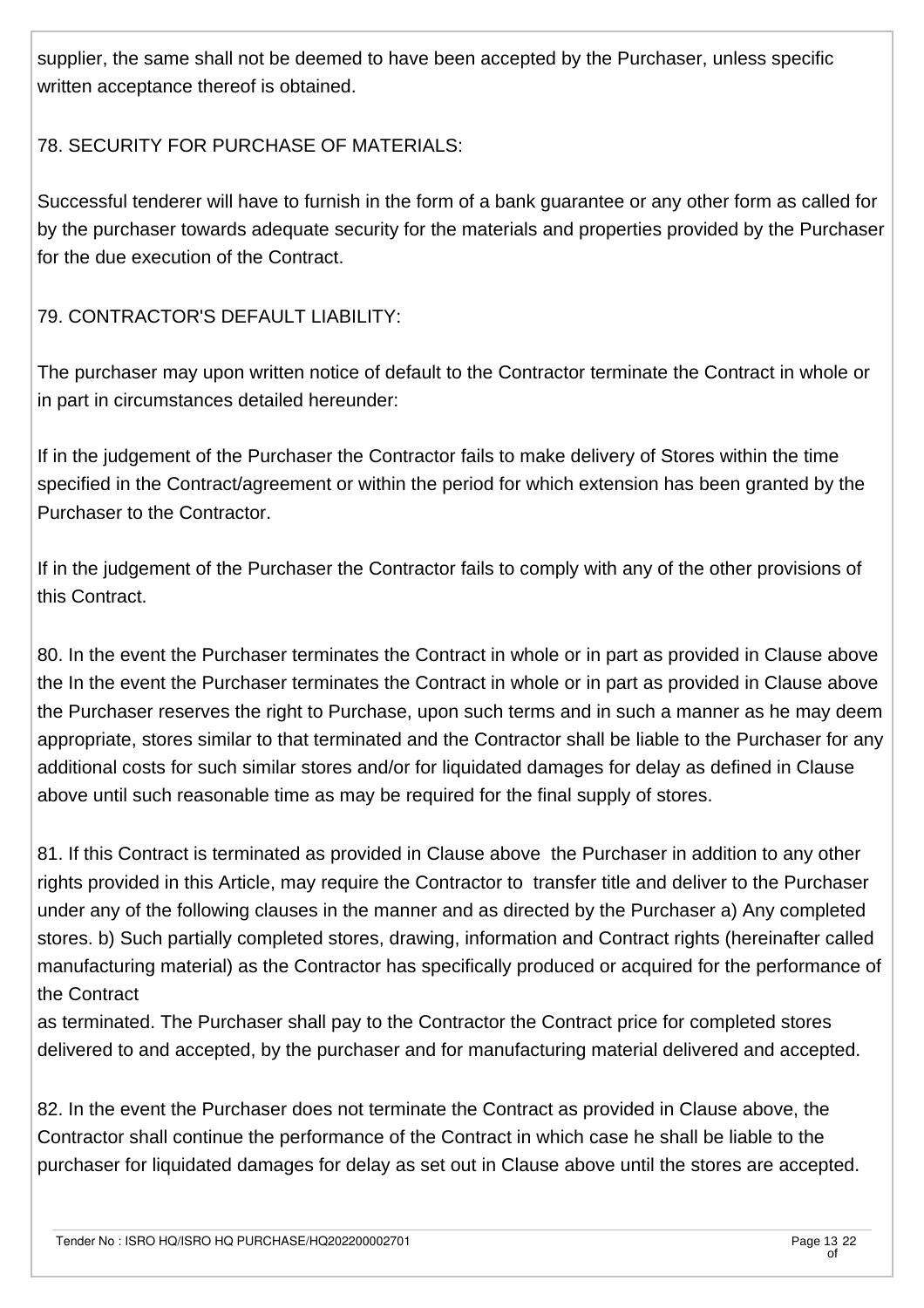#### 83. DELAY IN COMPLETION / LIQUIDATED DAMAGES:

If the Contractor fails to deliver the stores within the time specified in the Contract or any extension thereof, the purchaser shall recover from the Contractor as liquidated damages a sum of one-half of one percent (0.5 percent) of the Contract price of the undelivered stores for each calendar week of delay.

The total liquidated damages shall not exceed ten percent (10 percent) of the Contract price of the unit or units so delayed. Stores will be deemed to have been delivered only when all their component parts are also delivered at respective sites. If certain components are not delivered in time, the stores will be considered as delayed for respective sites until such time as the missing parts are delivered.

#### 84. FORCE MAJEURE CLAUSE:

85. Neither party shall bear responsibility for the complete or partial nonperformance of any of his obligations (except for failure to pay any sum which has become due on account of receipt of goods under the provisions of the present Purchase Order/Contract) if the non-performance results from such force majeure circumstances such as, but not restricted to, flood, fire, earthquake, civil commotion, sabotage, explosion, epidemic, quarantine restriction, strike, lock-out, freight embargo, acts of the Government either in its sovereign or Contractual capacity, hostility, acts of public enemy and other acts of God as well as war or revolution, military operation, blockade, acts or actions of State authorities or any other circumstance beyond the control of the parties that have arisen after the conclusion of the present Purchase Order/Contract.

86. In such circumstances, the time stipulated for the performance of an obligation under the Purchase Order/Contract may be proportionately extended.

87. The party for whom it has become impossible to meet the obligation under this Contract due to force majeure condition, will notify the other party in writing not later than twenty one days from the date of commencement of the unforeseeable event. Unless otherwise directed by the Centre/Unit in writing, the contractor/supplier shall continue to perform his obligations under the Purchase Order/Contract as far as is practical and shall seek all reasonable alternative means for performance not prevented by the force majeure event.

88. Any certificate issued by the Chamber of Commerce or any other competent authority or organization of the respective country shall be sufficient proof of commencement and cessation of the above circumstances.

89. PERFORMANCE BANK GUARANTEE:

Performance Bank Guarantee (PBG) is obtained as a security for fulfilment of warranty obligations by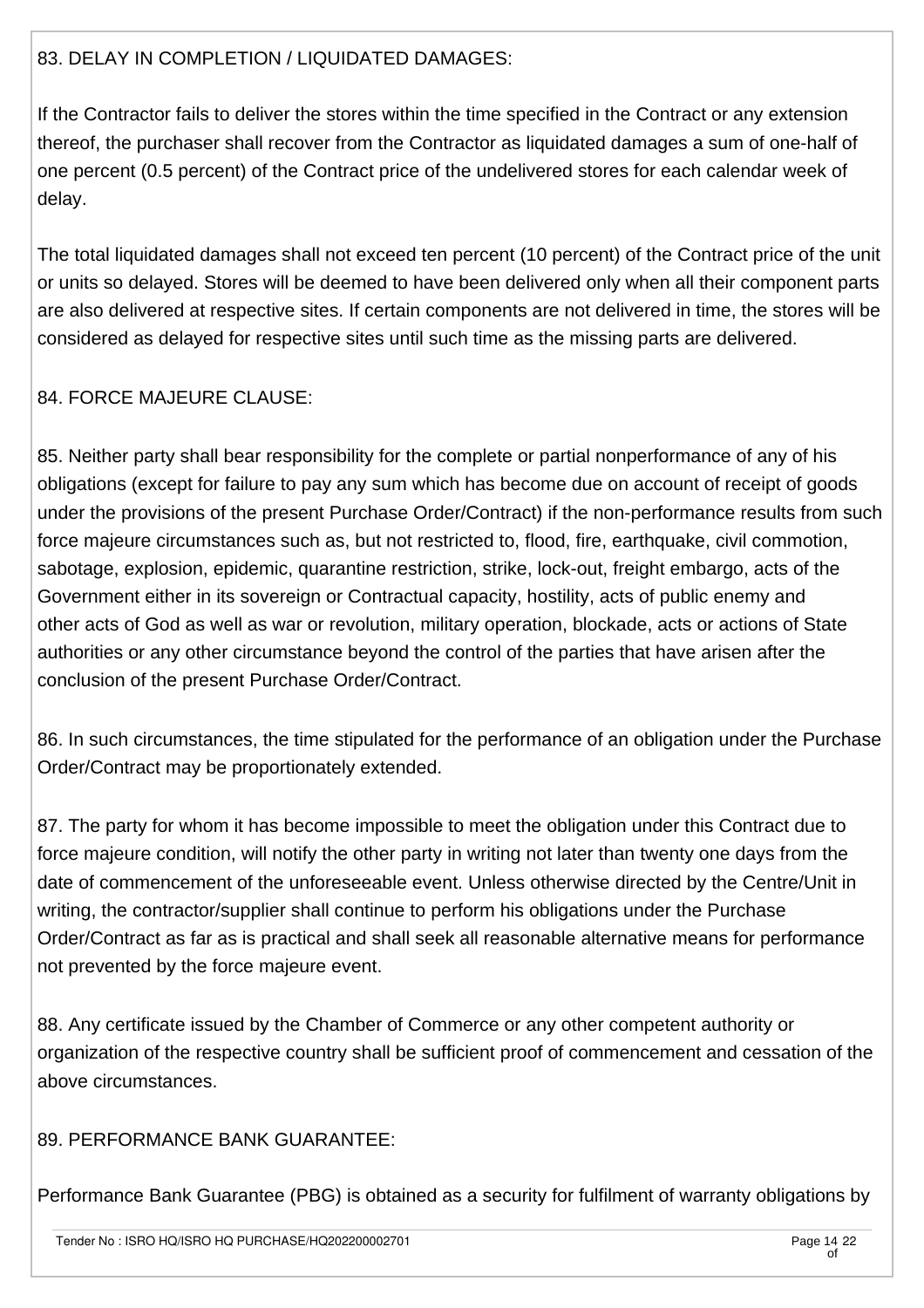the vendor after satisfactory execution of the Purchase Order/Contract. PBG at 3% of the value of the Purchase Order shall be furnished by you as per our format from any of the Scheduled Banks executed on non-judicial stamp paper of appropriate value, while claiming 100% payment. PBG shall be valid for a period of sixty days beyond the date for completion of all the terms and conditions of the Purchase Order/expiry date of warranty period.

## 90. SECURITY DEPOSIT CUM PERFORMANCE BANK GUARANTEE:

Security Deposit cum PBG for 3% of the value of the Purchase Order shall be furnished by the contractor as per format enclosed from any of the Scheduled Banks executed on non-judicial stamp paper of appropriate value, within 10 Days from the date of release of purchase order, Security Deposit cum PBG shall be valid for a period of sixty days beyond the date for completion of all the terms and conditions of the Purchase Order/expiry date of warranty period.

# **3. PPP Make in India(Non- Divisible Items-Class I & II Local Suppliers Only)**

1. A committee (with an external expert from a practicing cost accountant or practicing chartered accountant, if required) constituted for independent verification shall verify the self-declarations & auditor's / accountant's certificates on random basis, as per the requirements.

2. a) The subject item falls under Non-divisible category.

b) The offers sought only from Class-l & Class-Il local suppliers

3. Definitions: A supplier or service provider, whose goods, services or works offered for procurement, has local content: i. Equal to or more than 50%: Class-I local supplier. ii. More than 20% but less than 50%: Class-II local supplier. iii. Less than or equal to 20%: Non-local supplier.

4. False declarations will be in breach of code of the integrity for which a bidder or its successor's will not be eligible/debarred for purchase preference from further tenders / pending tenders for two years along with other actions as may be applicable.

5. Foreign OEMs/Agents quoting on behalf of Foreign OEMs are not permitted to quote. High Sea Sales Quotes not permitted. The bids shall be in INR only.

6. If any bidder submits forged / false document along with the tender, offer of such vendors will be summarily rejected and such bidders will be blacklisted for all future tenders

7. In case of a complaint received from any local supplier indicating a need for review / verification of Local content of successful vendor / awarded vendor, for accepting a complaint from such complainant (w.r.t the false declaration given by the successful vendor on the local content), a complaint fee of Rs.2Lakhs or 1% of the locally manufactured items being procured (subject to a maximum Rs.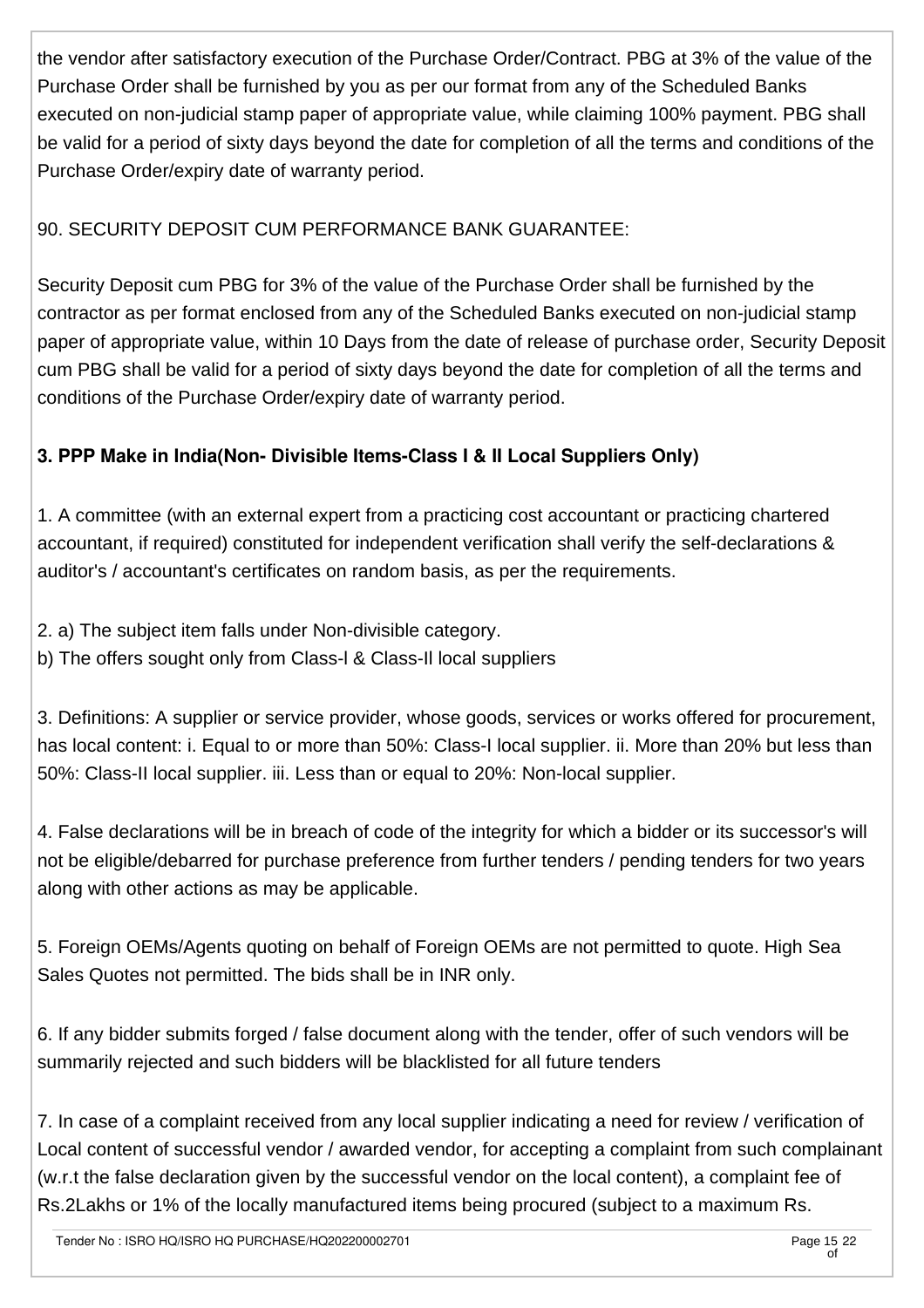5Lakhs), whichever was higher, to be paid by demand draft by the complainant. In case, the complaint is found to be incorrect, the complaint fee shall be forfeited. In case, the complaint is upheld and found to be substantially correct, deposited fee of the complainant would be refunded without any interest.

8. In cases the quoted price is in excess of Rs.1000 Lakhs (including duties, taxes and freight & Insurance) the 'Class-I & II local supplier shall provide a certificate from the statutory auditor or cost auditor of the company (in the case of companies) or from a practicing cost accountant or practicing chartered accountant (in case of suppliers other than companies) giving the percentage of local content.

9. In line with Public Procurement (Preference to Make in India), Order 2017 & its amendments issued by Govt. of India from time to time with a view to support the Indian industries, ISRO has implemented "Purchase Preference Policy". The "Purchase Preference" is applicable for the "Class-I Local Supplier" for the goods/ services/ works covered in this tender, subject to the following terms & conditions

10. 'L1' means the lowest technically accepted tender / bid / quotation (i.e. lowest landed cost including duties, taxes and freight & Insurance).

11. 'Local content' means the amount of value added in India (i.e. indigenous items/services added in the offered products/ services/ works) be the total value of the item offered (excluding net domestic indirect taxes) minus the value of imported content in the item (including all customs duties/IGST) as a proportion of the total value (excluding net domestic indirect taxes), in percent.

12. 'Margin of purchase preference' means the maximum extent to which the price quoted by the "Class-I local supplier" above the L1 (landed cost).

13. Purchase Preference Policy:- Goods/Works which are not divisible (ie., required quantity is 1 or as a package) and Services:

a)If L1 is from a 'Class-I local supplier, the contract will be awarded to L1 bidder.

b) If L1 is not from a 'Class-I local supplier', the lowest bidder among the 'Class-I local supplier' will be invited to match the L1 price subject to local supplier's quoted price falling within the margin of purchase preference (i.e. 20%) and the contract shall be awarded to such 'Class-I local supplier' subiect to matching the L1 price (inclusive of duties, taxes and freight & insurance). c) In case such lowest eligible 'Class-I local supplier' fails to match the L1 price, the 'Class-I local supplier' with the next higher bid within the margin of purchase preference shall be invited to match the L1 price and so on, and order/contract shall be awarded accordingly. In case where none of the 'Class-I local supplier' within the margin of purchase preference agree to match the L1 price, then the order/contract shall be awarded to the original L1 Bidder.

14. Purchase preference to eligible vendors are applicable as per extant notifications issued by the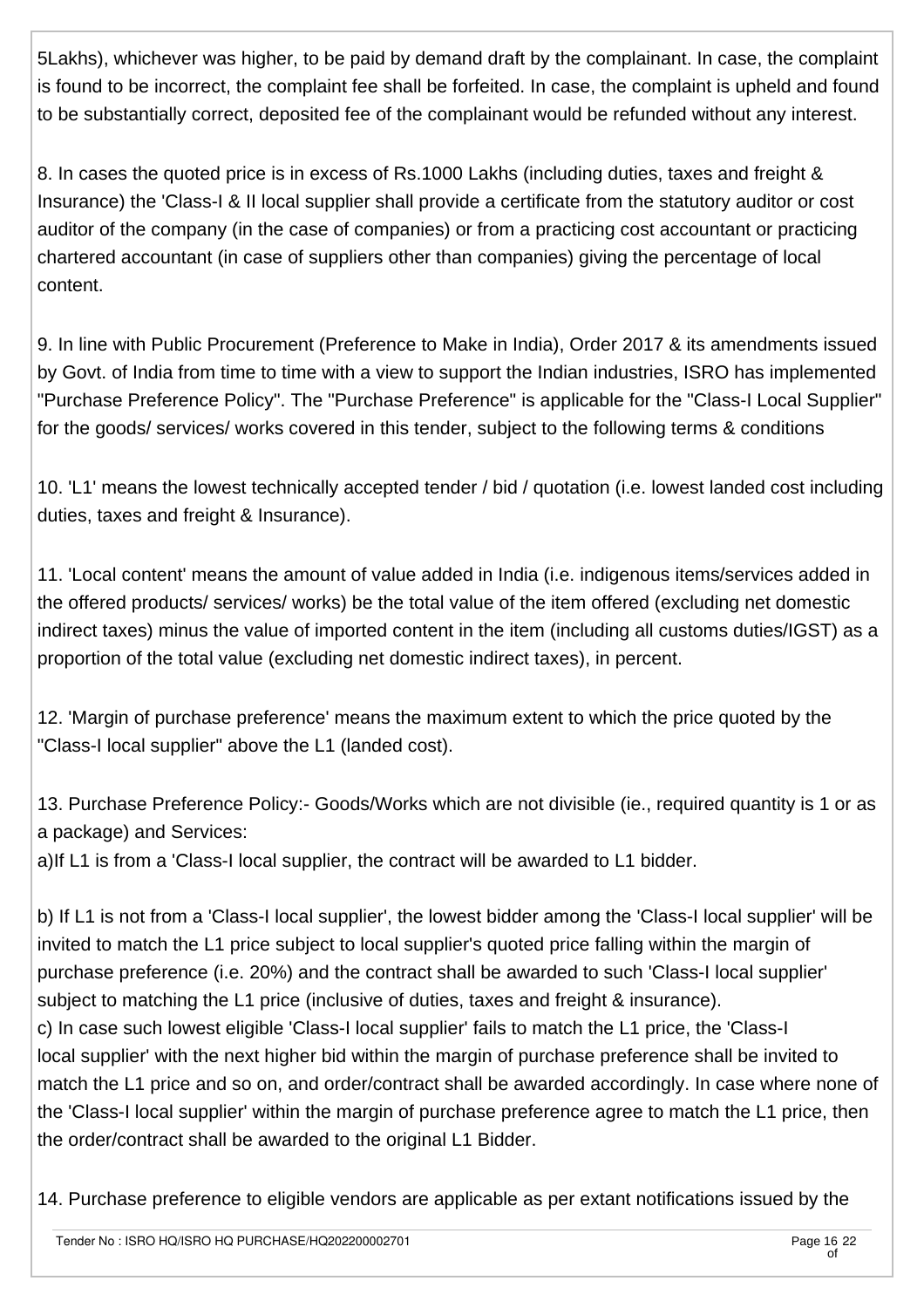Government of India.

15. The 'Class-I & II local supplier' should provide a "Self Certification" along with technical offer indicating that the item offered meets the minimum local content as called for in the tender and provide the percentage of local content along with details of the location(s) at which the local value addition is made. In case of two bid tenders, it is mandatory to indicate compliance to MLC(minimum Local Content) in technical bid zone.

16. The ink-signed certificate shall be provided on vendors letter head along with the offer (in case of online tender, copy of ink-signed certificate shall be uploaded along with your offer under concerned tab. Original in Hard copy shall be produced on request). In case of non-submission of certificate, the purchase preference shall not apply.

17. The margin of Purchase Preference shall be up to 20%.

18. The Public Procurement (Preference to Make in India), Order 2017 issued by Govt. of India indicates that if there are any general or specific restrictive clauses to restrict participation of Indian companies in those countries procurement tenders, reciprocity clause need to be invoked as per the order. Hence, if ISRO or Govt. of India come across that Indian suppliers of an item are not allowed to participate and / or compete in procurement by your government, the bid submitted by you will be not be considered and excluded from eligibility for procurement. Please note this point.

19. This tender is proposed as a DOMESTIC TENDER. This tender is restricted only to Class-I and Class-II Local Suppliers as defined under DPIIT Order dtd 04/06/2020- Preference to Make in India Order-2017 Revision. Non-Local Suppliers need not quote

20. Works means all works as per Rule 130 of GFR- 2017, and will also include 'turnkey works'. Works includes Engineering, Procurement and Construction (EPC) contracts and services include System Integrator (SI) contracts.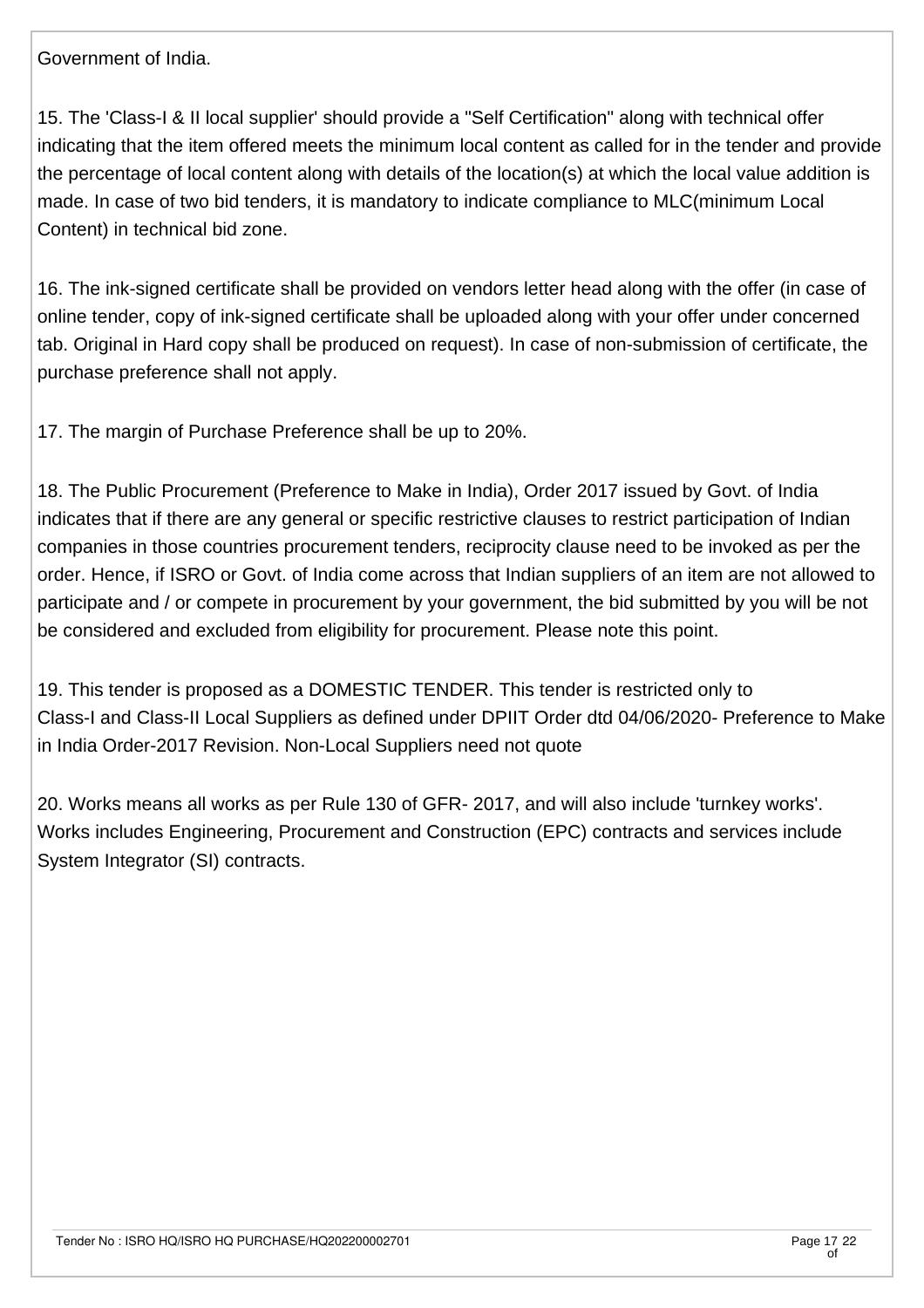# **C. Bid Templates**

# **C.1 Technical Bid - Fabrication, Erection & Dismantling of Exhibition Pavilion at Bengaluru Space Expo 2022 at BIEC, Bengaluru**

**1. Fabrication, Erection Dismantling of Exhibition Pavilion at Bengaluru Space Expo 2022 at BIEC, Bengaluru** 

# **Item specifications for Fabrication, Erection Dismantling of Exhibition Pavilion at Bengaluru Space Expo 2022 at BIEC, Bengaluru**

| <b>SI No Specification</b>         | Value | Compliance | <b>Offered</b><br>Specification | Remark |
|------------------------------------|-------|------------|---------------------------------|--------|
| Fabrication of stall<br>as per RFP |       |            |                                 |        |

#### **[Document : Request For Proposal \(RFP\)](https://eproc.isro.gov.in/common/viewDocument?id=ff808181816fbdd20181852319ee059a&indentId=HQ2022000027)**

#### **Common Specifications (Applicable for all items)**

| SI No | Specification                                                                                                                                    | Value      | Compliance            | <b>Offered Specification</b> | Remark |
|-------|--------------------------------------------------------------------------------------------------------------------------------------------------|------------|-----------------------|------------------------------|--------|
|       | Fabrication,<br>Erection &<br>Dismantling of<br>Exhibition<br>Pavilion at<br>Bengaluru<br>Space Expo<br>2022 at BIEC,<br>Bengaluru as<br>per RFP | As per RFP | Yes / No /<br>Explain |                              |        |

**Supporting Documents required from Vendor**

#### **1. Filed Compliance Table (Annexure-2 of RFP)**

#### **2. Filled Pre-Qualification Creteria**

5 additional documents can be uploaded by the vendor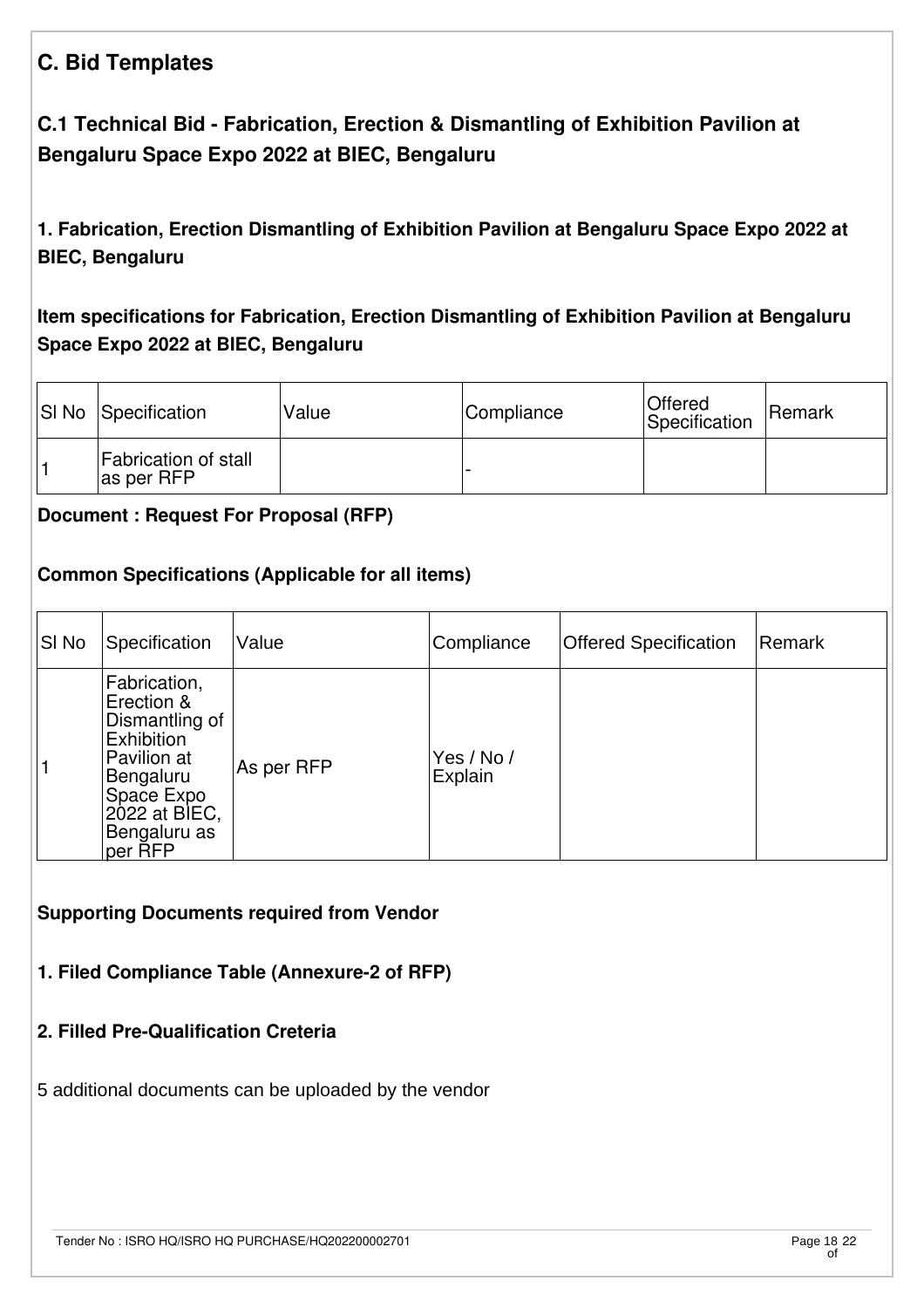# **C.2 Commercial Terms / Bid**

| SI. No.        | <b>Description</b>                                                                                                                                                                                                                                                                                                                                                                                                                                         | <b>Compliance</b>  | <b>Vendor Terms</b> |
|----------------|------------------------------------------------------------------------------------------------------------------------------------------------------------------------------------------------------------------------------------------------------------------------------------------------------------------------------------------------------------------------------------------------------------------------------------------------------------|--------------------|---------------------|
| 1              | Stall to be built as per the Design &<br>BOQ provided in RFP                                                                                                                                                                                                                                                                                                                                                                                               | Yes / No / Explain |                     |
| $\overline{2}$ | I have read the clause regarding<br>restrictions on procurement from a<br>bidder of a country which shares a<br>land border with India; I certify that<br>this bidder is not from such a<br>country or, if from such a country,<br>has been registered with the<br>Competent Authority. I hereby certify<br>that this bidder fulfils all<br>requirements in this regard and is<br>eligible to be considered.                                               | Yes / No / Explain |                     |
| 3              | Please indicate clearly on which<br>address the order to be placed in<br>the event of placement of order with<br>Contact Persons Name, E-mail id,<br>Phone No                                                                                                                                                                                                                                                                                              | Yes / No / Explain |                     |
| $\overline{4}$ | The address of your Principal/<br>agent [ if applicable] shall be<br>updated in the ISRO new E<br>procurement portal immediately                                                                                                                                                                                                                                                                                                                           | Yes / No / Explain |                     |
| 5              | Foreign vendors are not permitted to<br>quote 1. Only Class -I and Class-II<br>Local suppliers as per make in India<br>policy are eligible to participate in<br>the bid. 2. The percentage of local<br>content should be specifically<br>mentioned in the offer, without which<br>the offer will be summarily rejected<br>3. Preference will be given to Class-I<br>Local Supplier and in their absence,<br>class-II Local supplier will be<br>considered. | Yes / No / Explain |                     |
| 6              | Taxes and other costs, if<br>any. [Please Specify the rates]. Note:<br>All Tax invoices issued by Suppliers/<br>Service Providers on or after July<br>01, 2017 shall invariably bear their<br>GST registration number (GSTIN)<br>and the applicable GST rates. In the<br>absence of which, the invoices shall<br>not be processed for payment.                                                                                                             | Yes / No / Explain |                     |
| 7              | Delivery Terms [Normal delivery<br>terms - FOR Destination]                                                                                                                                                                                                                                                                                                                                                                                                | Yes / No / Explain |                     |
| 8              | Delivery Period [Please Specify the<br>period, for delay in delivery LD<br>Clause applicable]                                                                                                                                                                                                                                                                                                                                                              | Yes / No / Explain |                     |
| 9              | Our usual Payment term is 100%<br>Within 30 days after receipt and<br>acceptance of item at our site.                                                                                                                                                                                                                                                                                                                                                      | Yes / No / Explain |                     |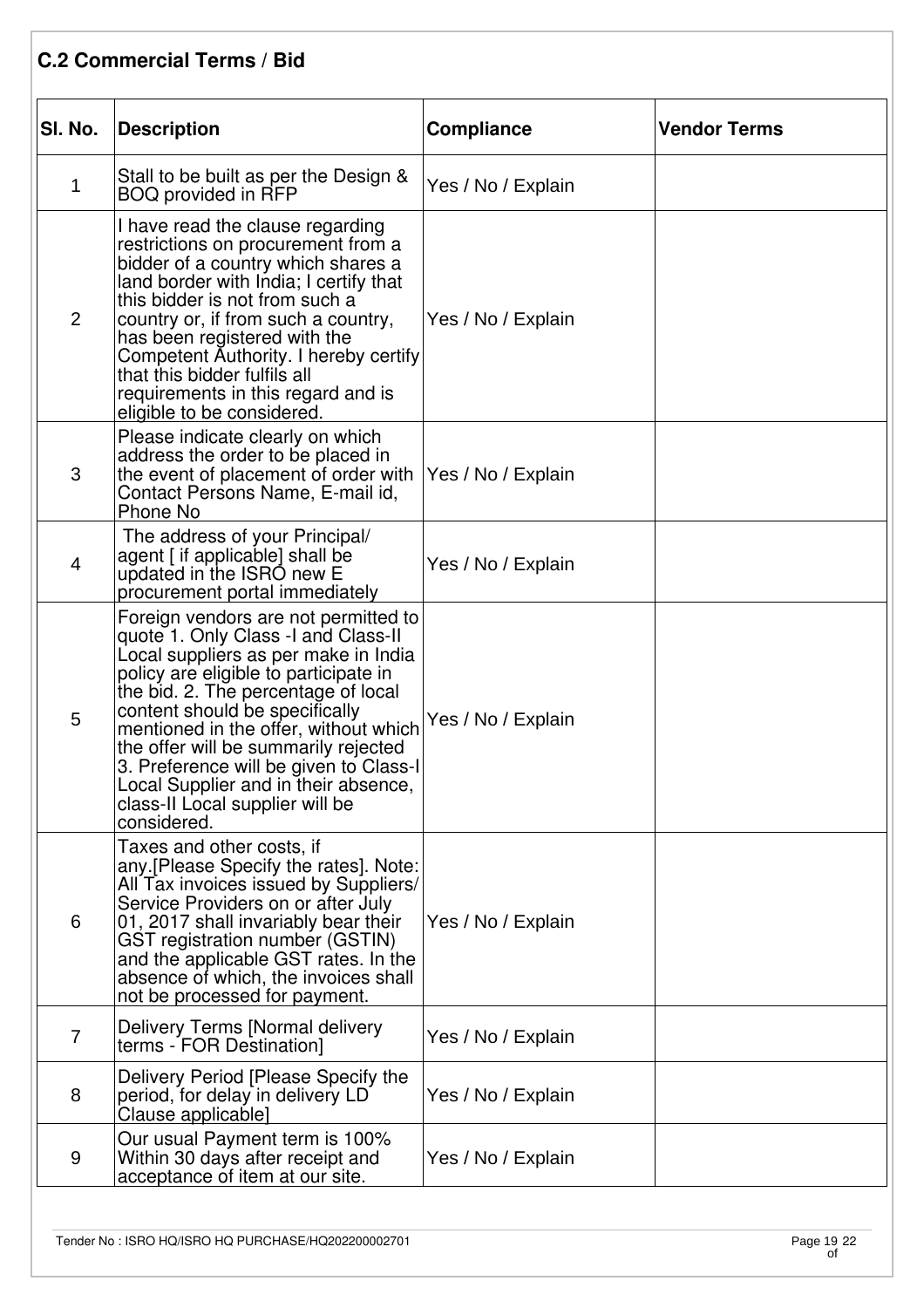| 10 <sup>1</sup> | Quote Validity: Minimum 90 days<br>from the date of Tender opening.                                                                                                                                                                                                                                                                                                                                                                                                                                                                           | Yes / No / Explain |  |
|-----------------|-----------------------------------------------------------------------------------------------------------------------------------------------------------------------------------------------------------------------------------------------------------------------------------------------------------------------------------------------------------------------------------------------------------------------------------------------------------------------------------------------------------------------------------------------|--------------------|--|
| 11              | Liquidated Damages $@$ 0.5% per<br>week subject to maximum of 10% of<br>order value is applicable beyond the<br>promised delivery schedule.                                                                                                                                                                                                                                                                                                                                                                                                   | Yes / No / Explain |  |
| 12              | This tender is proposed as a<br>DOMESTIC TENDER. This tender is<br>restricted only to Class-I and Class-<br>II Local Suppliers as defined under<br>DPIIT Order dtd 04/06/2020-<br>Preference to Make in India Order-<br>2017 Revision. Non- Local Suppliers<br>need not quote. Foreign<br>OEMs/Agents quoting on behalf of<br>Foreign OEMs are not permitted to<br>quote. High Sea Sales Quotes not<br>permitted. The bids shall be in INR<br>only.                                                                                           | Yes / No / Explain |  |
| 13              | This is a TWO-PART tender i.e.<br>Techno-Commercial Bid (Part-I) and<br>Price Bid (Part-II) shall be submitted<br>separately. All technical and<br>commercial terms and conditions<br>shall be furnished in the Techno-<br>Commercial Bid while price shall be<br>indicated only in the Price Bid.                                                                                                                                                                                                                                            | Yes / No / Explain |  |
| 14              | Uploading price details anywhere<br>else other than the price-bid shall<br>lead to unconditional rejection of the<br>tender. Please make note of the<br>same. Tenderers are advised NOT<br>TO UPLOAD any documents<br>revealing the price of the main<br>equipment, accessories, spares or<br>AMC in technical & Commercial bid.<br>They are however, requested to<br>upload UNPRICED BIDS (i.e. Price<br>details masked) showing<br>appropriate breakup of components<br>of main equipment, individual<br>accessories and spares as desired. | Yes / No / Explain |  |
| 15              | Purchase preference to eligible<br>vendors are applicable as per extant<br>notifications issued by the<br>Government of India. The Class-<br>I/Class-II Local suppliers, at the time<br>of submitting their offer, shall also<br>indicate percentage of local content<br>and provide self-certification that the<br>item (s) offered meets the local<br>content requirement for Class-<br>I/Class-II Local Suppliers as the<br>case may be. They shall also give<br>details of location $(s)$ at which the<br>local value addition is made.   | Yes / No / Explain |  |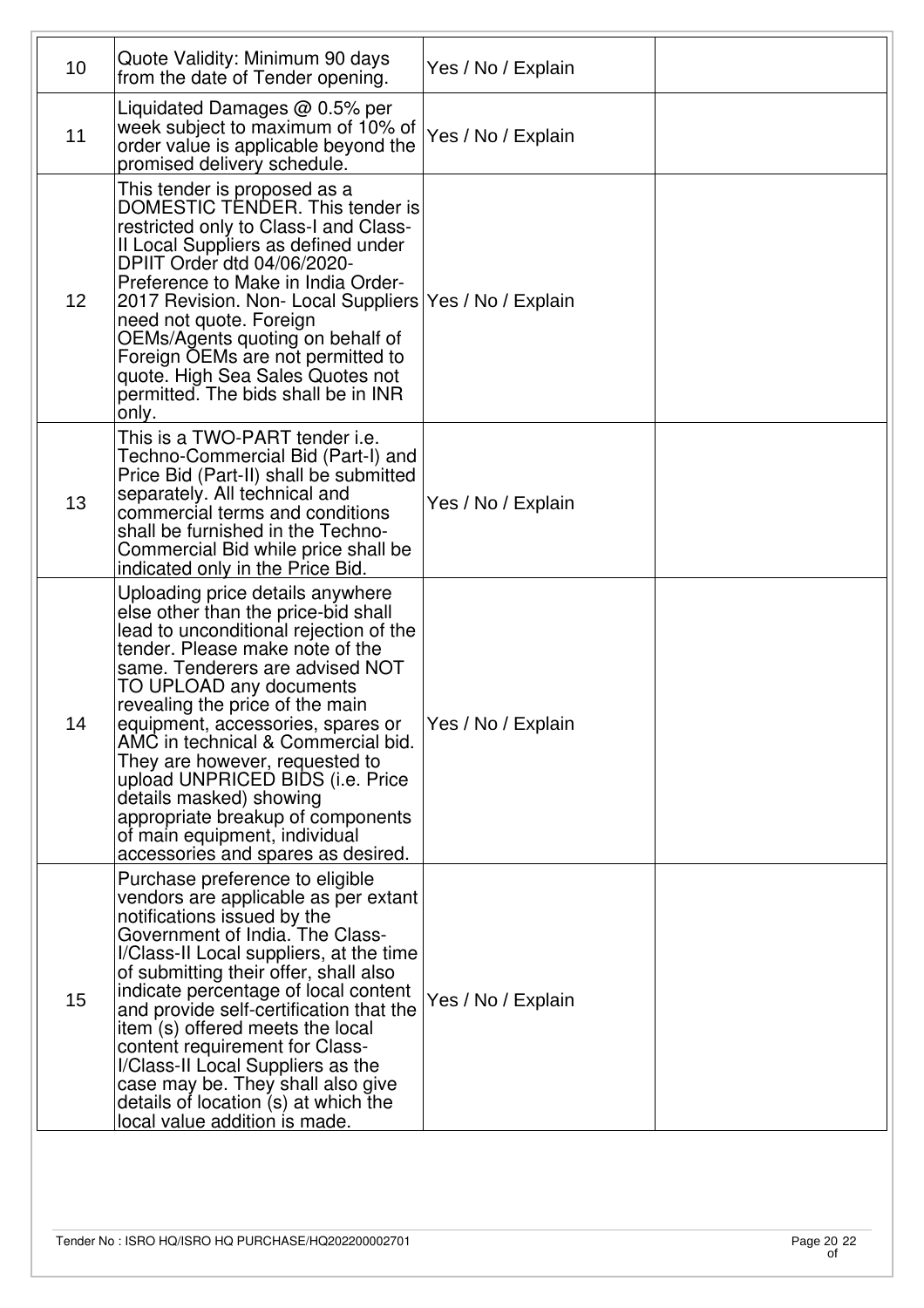| 16 | The vendor has to compulsorily<br>submit the compliance statement<br>online otherwise their offer will not<br>be considered for further evaluation.<br>Before entering the compliance<br>statement, vendors are advised to<br>refer the detailed specification<br>provided.                                                                                                                                                                                                                                                                                                                                                                                                                                                                                    | Yes / No / Explain |  |
|----|----------------------------------------------------------------------------------------------------------------------------------------------------------------------------------------------------------------------------------------------------------------------------------------------------------------------------------------------------------------------------------------------------------------------------------------------------------------------------------------------------------------------------------------------------------------------------------------------------------------------------------------------------------------------------------------------------------------------------------------------------------------|--------------------|--|
| 17 | The Technical Specification/<br>Drawing/ Product Catalogues/<br>Works Carried by vendor/ Make<br>offered etc. as a single PDF file<br>without any financial details has to<br>be uploaded online mode by the<br>vendor.                                                                                                                                                                                                                                                                                                                                                                                                                                                                                                                                        | Yes / No / Explain |  |
| 18 | In cases if the value of quoted<br>item(s) exceed Rs. 10 Crores, the<br>Class- I/Class-II Local Suppliers<br>shall provide a Certificate from the<br>statutory auditor or cost auditor of<br>the company (in case of companies)<br>or from a practicing cost accountant<br>or practicing chartered accountant<br>(in respect of suppliers other than<br>companies) giving the percentage of<br>local content. False Declarations will<br>be in breach of the Code of Integrity<br>under Rule $175(1)$ (i) (h) of the<br>General Financial Rules for which a<br>bidder or its successors can be<br>debarred for up to two years as per<br>Rule 151 (iii) of the General<br>Financial Rules along with such<br>other actions as may be permissible<br>under law. | Yes / No / Explain |  |
| 19 | Technical Bids will be opened at the<br>scheduled due date & time. No<br>further intimation will be sent in this<br>regard. The schedule for price bid<br>opening shown is only indicative.<br>Price bids will only be opened in the<br>case of parties who have been<br>techno-commercially accepted, the<br>details of which will be<br>communicated at a later stage                                                                                                                                                                                                                                                                                                                                                                                        | Yes / No / Explain |  |
| 20 | If any of the bidders submit any<br>forged or false documents along<br>with the Tender, such tenders will be Yes / No / Explain<br>summarily rejected and such<br>bidders will be blacklisted for all<br>future tenders.                                                                                                                                                                                                                                                                                                                                                                                                                                                                                                                                       |                    |  |
| 21 | Payment Term: If it is a service, the<br>payment shall be made on pro-rata<br>quarterly bill basis after satisfactory<br>completion of service for the<br>respective quarter duly certified by<br>the user division and endorsed by<br>division Head.                                                                                                                                                                                                                                                                                                                                                                                                                                                                                                          | Yes / No / Explain |  |

# **C.3 Price Bid**